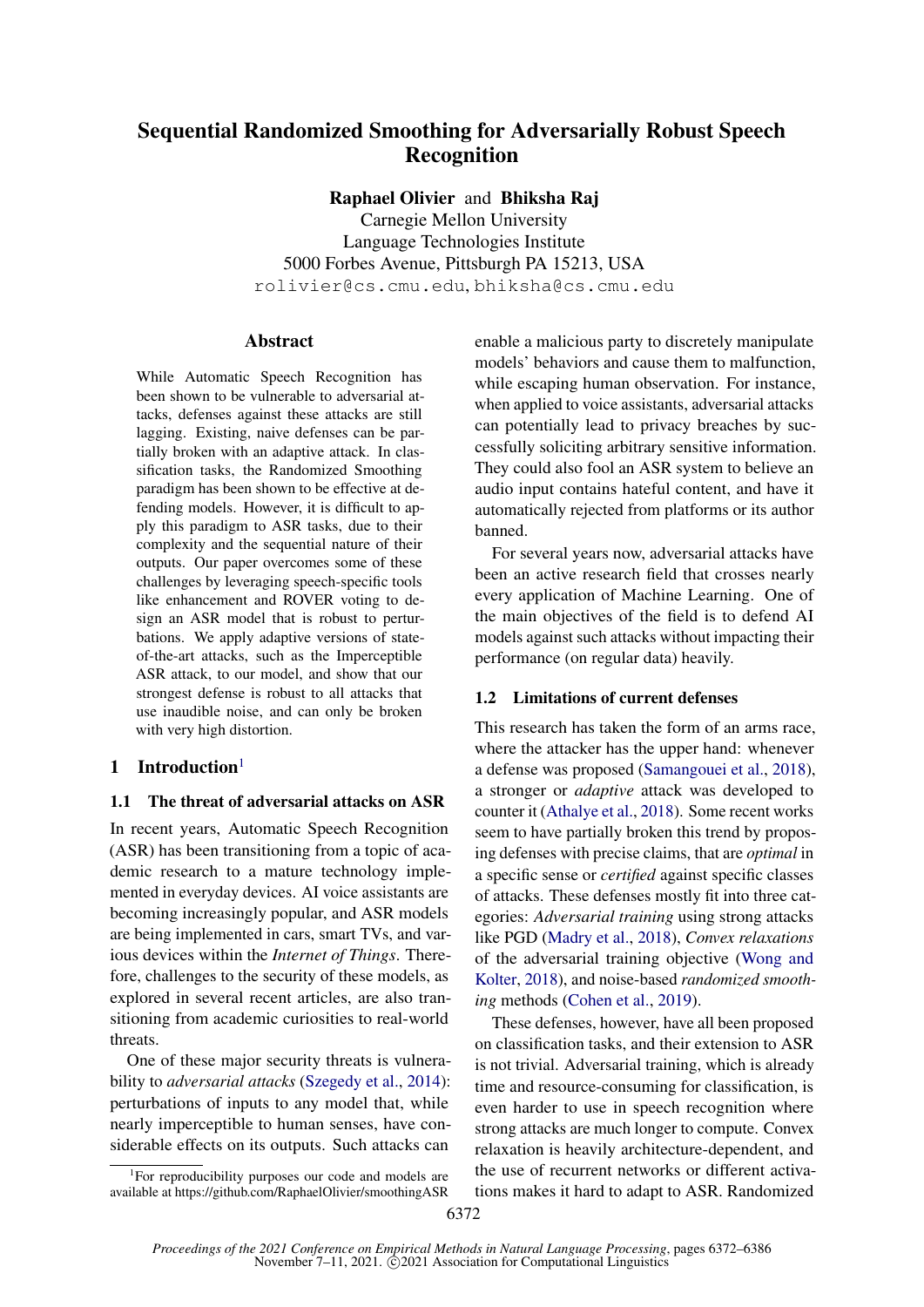smoothing is more promising because its simple gaussian noise-addition method makes it, in principle, usable on any model without concerns for how the attacks are computed. In reality however, there are still major challenges. ASR models are typically more susceptible than classification models to the same amount of gaussian noise. Besides, to retain good model performance with large amounts of random noise, smoothing methods require to run multiple iterations of the randomized model and use a majority vote on the outputs. When evaluating sentences in the English alphabet, the set of outputs is exponentially large in the length of the output, and majority vote is unlikely to estimate accurately the most probable one within a reasonable number of iterations.

### 1.3 Our contributions

Overcoming these challenges is the object of our work. Since general-purpose machine learning defenses have significant limitations when applied to speech, we improve them by leveraging the tools developed by the Speech Processing community. To use randomized smoothing on ASR while retaining good clean performance, we consider speech enhancement methods to make the defended model more accurate on gaussian-augmented inputs. We also replace the majority vote with a strategy based on the "Recognizer Output Voting Error Reduction" (ROVER) [\(Haihua et al.,](#page-9-2) [2009\)](#page-9-2) method. Depending on whether we apply training data augmentation, we provide both an off-the-shelf defense and one that requires specific fine-tuning.

We apply our defenses to a DeepSpeech2 and a Transformer model, trained and evaluated on the LibriSpeech dataset. We test them against strong attacks like the CW attack [\(Carlini and Wagner,](#page-9-3) [2018\)](#page-9-3), the Imperceptible ASR Attack [\(Qin et al.,](#page-10-4) [2019\)](#page-10-4) and the (untargeted) PGD attack [\(Madry](#page-10-2) [et al.,](#page-10-2) [2018\)](#page-10-2). We run adaptive versions of these attacks to avoid obfuscation effects. Our best model shows strong robustness against these attacks: to achieve partial transcription of the target sentence, attack algorithms require 10 times larger perturbations. Under equal noise distortions, the Word-Error-Rate (WER) on the ground truth under denialof-service attacks improves by 30 to 50% for our model compared to the baseline.

### 2 Related Work

#### 2.1 Attacks

Numerous general adversarial attacks have been proposed in the past [\(Szegedy et al.,](#page-10-0) [2014;](#page-10-0) [Good](#page-9-4)[fellow et al.,](#page-9-4) [2015;](#page-9-4) [Moosavi-Dezfooli et al.,](#page-10-5) [2016;](#page-10-5) [Carlini and Wagner,](#page-9-5) [2017;](#page-9-5) [Madry et al.,](#page-10-2) [2018\)](#page-10-2). A few others specifically targeted audio inputs: the earliest was the ultrasonic-based DolphinAttack [\(Zhang et al.,](#page-11-0) [2017\)](#page-11-0) and the Houdini loss for structured models [\(Cisse et al.,](#page-9-6) [2017\)](#page-9-6), followed by the effective and popular Carlini&Wagner (CW) attack for audio [\(Carlini and Wagner,](#page-9-3) [2018\)](#page-9-3). Other works have extented the state-of-the art with over-the air attacks [\(Yuan et al.,](#page-11-1) [2018;](#page-11-1) [Yakura and Sakuma,](#page-11-2) [2019;](#page-11-2) [Li et al.,](#page-10-6) [2019\)](#page-10-6) and black-box attacks that do not require gradient access and transfer well [\(Abdullah et al.,](#page-9-7) [2021\)](#page-9-7). A recent line of work has improved the imperceptibility of adversarial noise by using psychoacoustic models to constrain the noise rather than standard  $L_2$  or  $L_{\infty}$  bounds [\(Szur](#page-10-7)[ley and Kolter,](#page-10-7) [2019;](#page-10-7) [Schönherr et al.,](#page-10-8) [2019;](#page-10-8) [Qin](#page-10-4) [et al.,](#page-10-4) [2019\)](#page-10-4).

#### 2.2 Defenses

While a large amount of defenses against adversarial attacks have been proposed [\(Papernot et al.](#page-10-9) [\(2015\)](#page-10-9); [Buckman et al.](#page-9-8) [\(2018\)](#page-9-8); [Samangouei et al.](#page-10-1) [\(2018\)](#page-10-1) are just examples), the vast majority have been broken using either a strong or an adaptive attack [\(Carlini and Wagner,](#page-9-9) [2017;](#page-9-9) [Athalye et al.,](#page-9-0) [2018\)](#page-9-0). Only a handful of defense families have stood the test of time. One is adversarial training, in the form proposed by [Madry et al.](#page-10-2) [\(2018\)](#page-10-2) as well as more recent variations [\(Wong et al.,](#page-10-10) [2020;](#page-10-10) [Tramer and Boneh,](#page-10-11) [2019\)](#page-10-11). Noise-based, smoothing methods are another [\(Cao and Gong,](#page-9-10) [2017;](#page-9-10) [Li et al.,](#page-10-12) [2018;](#page-10-12) [Liu et al.,](#page-10-13) [2018;](#page-10-13) [Lécuyer et al.,](#page-10-14) [2019;](#page-10-14) [Cohen](#page-9-1) [et al.,](#page-9-1) [2019\)](#page-9-1). Finally, some methods prove robustness by investigating a relaxation of the adversarial objective [\(Gowal et al.,](#page-9-11) [2018;](#page-9-11) [Wong and Kolter,](#page-10-3) [2018;](#page-10-3) [Mirman et al.,](#page-10-15) [2018\)](#page-10-15) or an exact solving [\(Katz et al.,](#page-9-12) [2017;](#page-9-12) [Bunel et al.,](#page-9-13) [2018\)](#page-9-13).

Efforts to adapt adversarial training or relaxation methods to ASR have been limited so far: [Sun et al.](#page-10-16) [\(2018\)](#page-10-16) have used training for speech based on the FGSM attack, which is simpler but not nearly as robust as PGD training. Most proposed ASR defenses such as MP3 compression [\(Das et al.\)](#page-9-14) or quantization [\(Yang et al.,](#page-11-3) [2019\)](#page-11-3) have shown the same weakness as above to adaptive attacks [\(Sub](#page-10-17)[ramanian et al.,](#page-10-17) [2019\)](#page-10-17). Exploiting temporal depen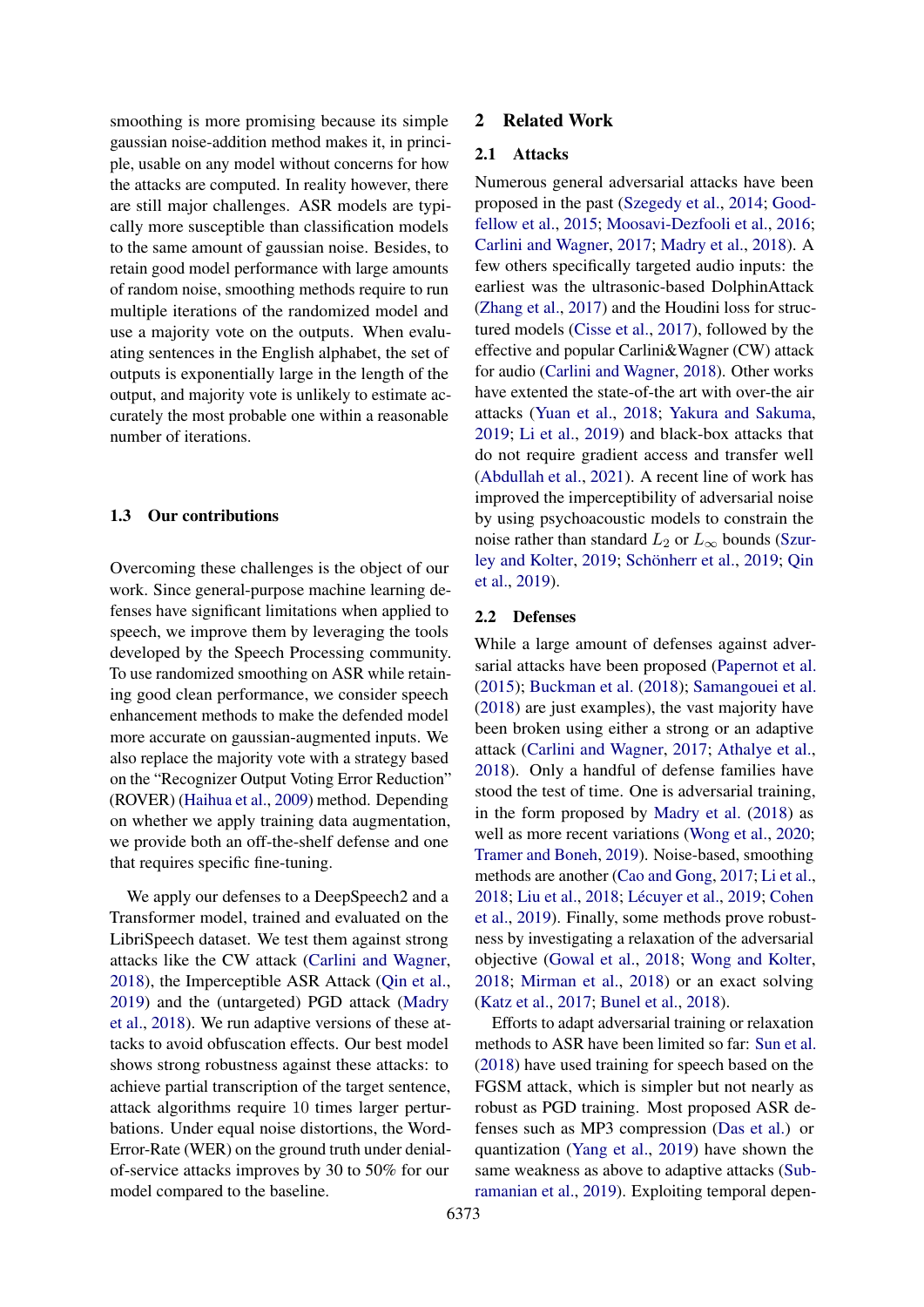dencies in speech to detect adversarial manipulations [\(Yang et al.,](#page-11-3) [2019\)](#page-11-3) is a promising line of work. However, at best it only enables the user to *detect* these modified inputs. *Reconstructing* the correct transcription is an entirely different challenge, and our objective in this work.

### 2.3 Randomized smoothing for ASR

Some noise-based defenses for *audio classification* have been proposed: [Subramanian et al.](#page-10-17) [\(2019\)](#page-10-17) for instance use simple white noise as a defense mechanism. This is a straightforward extension of randomized smoothing to another classification setting.

Regarding specifically ASR, the only existing randomized smoothing works we are aware of are [Mendes and Hogan](#page-10-18) [\(2020\)](#page-10-18), who propose an adaptation of the noise distribution to psychoacoustic attacks, and the recent  $\ddot{Z}$ elasko et al. [\(2021\)](#page-11-4). The latter in particular thoroughly explores the effects of gaussian smoothing on DeepSpeech2 and the Espresso Transformer. However, their work on making these models more robust to white noise is limited to gaussian augmentation in training. Specifically they do not explore the issue of voting on transcription and resort to one-sentence estimation (see Section [5.1\)](#page-4-0), which limits the amount of noise they can use, and therefore the radius of their defense. Besides, they do not use adaptive attacks (Section [3.3\)](#page-3-0) which makes their evaluation incomplete. To our knowledge, we propose the first *complete* (randomization, training and vote, evaluated on adaptive attacks) version of randomized smoothing for Speech Recognition.

# 3 Adversarial attacks on Speech Recognition

As in previous work, we evaluate our defenses against white-box attacks, that can access model weights and their gradients and are aware of the defenses applied. Provided with an input, these attacks will run gradient-based iterations to craft an additive noise. They are the hardest attacks to defend against, and a great metric to evaluate defenses that will carryover well to more practical attacks run over-the-air, without gradient access or in real time [\(Li et al.,](#page-10-6) [2019;](#page-10-6) [Abdullah et al.,](#page-9-7) [2021\)](#page-9-7).

We consider two threat models. *Untargeted attacks* generate a small, additive adversarial noise that causes a denial-of-service (DOS) by altering drastically the transcription. *Targeted attacks* on

the other hand craft an additive noise that forces the model to recognize a specific target of the attacker's choice, such as "OK Google, browse to evil.com" [\(Carlini and Wagner,](#page-9-3) [2018\)](#page-9-3). As their objective is more precise than simple denial-ofservice, targeted attacks typically require slightly larger perturbations.

We now present the specific attacks that we use. Perturbed samples for all these attacks are provided as supplementary material.

#### 3.1 Untargeted attacks

Projected Gradient Descent The PGD attack [\(Madry et al.,](#page-10-2) [2018\)](#page-10-2) crafts a noise  $\delta$  that generates mistranscriptions by maximizing the loss under its perturbation budget. It optimizes the objective

$$
max_{|\delta|_{\infty} \leq \epsilon} L(f(x+\delta), y)
$$

using Projected Gradient Descent<sup>[2](#page-2-0)</sup>: it takes gradient steps that maximize the loss

$$
\delta_n \leftarrow \delta_{n-1} + \eta L(f(x + \delta_{n-1}), y)
$$

and projects  $\delta_n$  on the ball of radius  $\epsilon$  after each iteration. We use 50 gradient steps when running this attack.

Rather than fixing a value for  $\epsilon$  over all sentences, it is more interesting to bound the relative amount of noise compared to the input, that is the signalnoise-ratio (SNR) expressed in decibels:

$$
SNR(\delta, x) = 20 * log_{10}(\frac{||x||_2}{||\delta||_2})
$$

When running PGD attacks, we set a SNR threshold, then derive for each utterance the  $L_{\infty}$  bound  $\epsilon = \frac{\|x\|_2}{SN}$  $\frac{||x||_2}{10 \frac{SNR}{20}}$ .

#### 3.2 Targeted attacks

Carlini&Wagner attack The CW attack [\(Car](#page-9-3)[lini and Wagner,](#page-9-3) [2018\)](#page-9-3) is a targeted attack, specifically designed against CTC models. For a specific attack target  $y_T$  it minimizes the objective:

$$
L(f(x+\delta), y_T) + \lambda \|\delta\|_2
$$

. This attack is *unbounded*, which means it does not fix a threshold for how large  $\delta$  should be. Instead, it will regularly update its regularization parameter  $\lambda$  to find the *smallest successful* perturbation. Therefore, the most interesting metric to evaluate a

<span id="page-2-0"></span><sup>&</sup>lt;sup>2</sup> or Ascent, in this case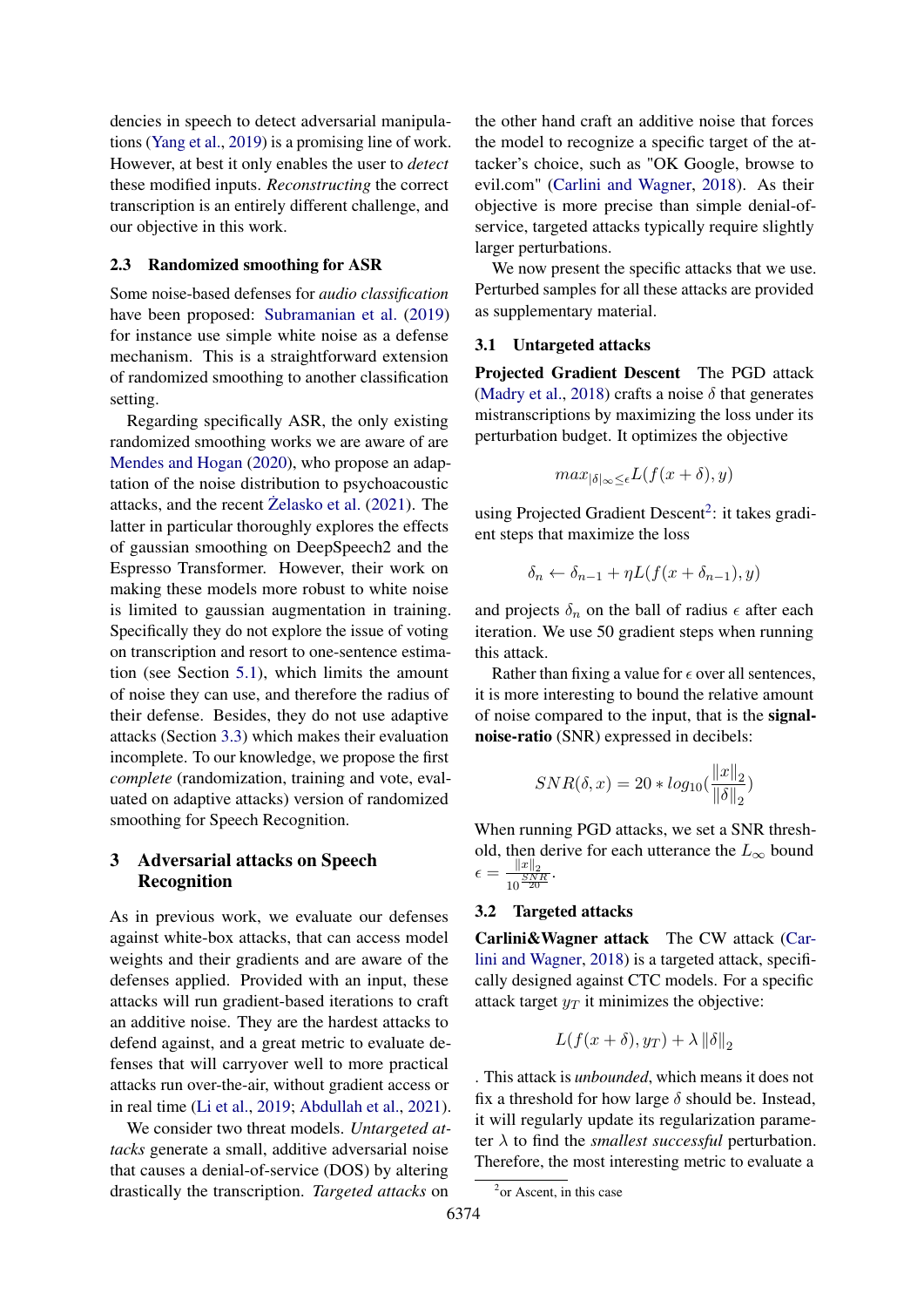model under this attack is the SNR it achieves. [Car](#page-9-3)[lini and Wagner](#page-9-3) [\(2018\)](#page-9-3) report SNRs between 30 and 40dB on the undefended DeepSpeech2 model.

To run this targeted attack, we fixed 3 target sentences of different lengths, constant in all our experiments. We try to perturb each input utterance until the model generates one of the targets (the one of closest length). For example, all utterances of less than 3-8 words are perturbed to predict the target *"Really short test string"*.

<span id="page-3-1"></span>Imperceptible ASR attack This attack proposed by [Qin et al.](#page-10-4) [\(2019\)](#page-10-4) is a variation of the CW attack for ASR [\(Carlini and Wagner,](#page-9-3) [2018\)](#page-9-3) that adds a second objective, where masking thresholds are computed on specific frequencies, to make the noise less perceptible by the human ear. The Imperceptible attack does not improve the SNR budget of the CW attack, only how these examples are perceived by the listener under fixed budget. Therefore reporting its results is superfluous. We however provide samples generated by this attack along with this article.

### <span id="page-3-0"></span>3.3 Adaptive attacks against defended models

Our defenses use randomized (gaussian smoothing) and non-differentiable (speech enhancement) preprocessing steps. As [\(Athalye et al.,](#page-9-0) [2018\)](#page-9-0) have shown such elements can obfuscate the gradients and lead authors to wrongfully assume that a defense is robust. We follow the recommendations of that paper, and adapt our attacks to alleviate these effects, using two techniques:

- *Straight-through estimator*: when flowing gradients through the non-differentiable preprocessing module, we approximate its derivative as the identity function.
- *Expectation over Transformation*: since our model is stochastic, rather than just applying backpropagation once to compute gradients, we average the gradients returned by 16 backpropagation steps.

We illustrate the need for such attacks in appendix [A.](#page-11-5)

# 4 Randomized smoothing for speech recognition

### 4.1 Randomized smoothing for classification

The idea of defending models against attacks by adding random noise to the inputs was formalised and generalized in [Cohen et al.](#page-9-1) [\(2019\)](#page-9-1) for classification. The idea is to replace the deterministic classifier  $f : \mathbb{R}^d \to \{1, 2, ..., m\}$  with the smooth classifier:

$$
g(x) = argmax_{k \in \{1, 2, \dots, m\}} \mathbb{P}(f(x + \epsilon) = k)
$$

with  $\epsilon \sim \mathcal{N}(0, \sigma^2 I)$ . More precisely, since classifier  $q$  cannot be evaluated exactly, it is estimated with a form of Monte Carlo algorithm: many noisy forward passes are run and majority vote determines the output label.

The underlying reasoning behind this method is that given a small perturbation  $\delta$ , and a standard deviation  $\sigma >> ||\delta||_2$ , probability distributions for  $x + \epsilon$  and  $x + \delta + \epsilon$  are very "close" by standard divergence metrics. Therefore discrete estimators built around these distribution have equal value with high probability. So if an attacker crafts an adversarial perturbation  $\delta$ , it will have a very small chance of changing the output of g.

When using randomized smoothing, the biggest challenge is to retain good performance on very noisy data. One can see this defense as a way to shift the problem from adversarial robustness to white noise robustness. This is typically done with data augmentation during training.

### 4.2 Extension to variable-length data

The variable length of speech inputs is not an issue to use randomized smoothing. The main consequence is that the  $L_2$  norm of a perturbation scales with the utterance length. Since Signal-Noise Ratio is normalized by utterance length, this does not affect our experiments.

A bigger problem is the nature of the text transcriptions output by the model. The number of possible outputs is exponential in the length of the input, and the probability mass of each of them under noisy inputs is extremely small. Therefore, majority vote cannot estimate the probabilities of the transcriptions in practice, as we discuss in Section [5.1.](#page-4-0)

However, the reasoning that Gaussian distributions centered on a utterance  $x$  and an adversarially perturbed one  $x + \epsilon$  are close is still valid.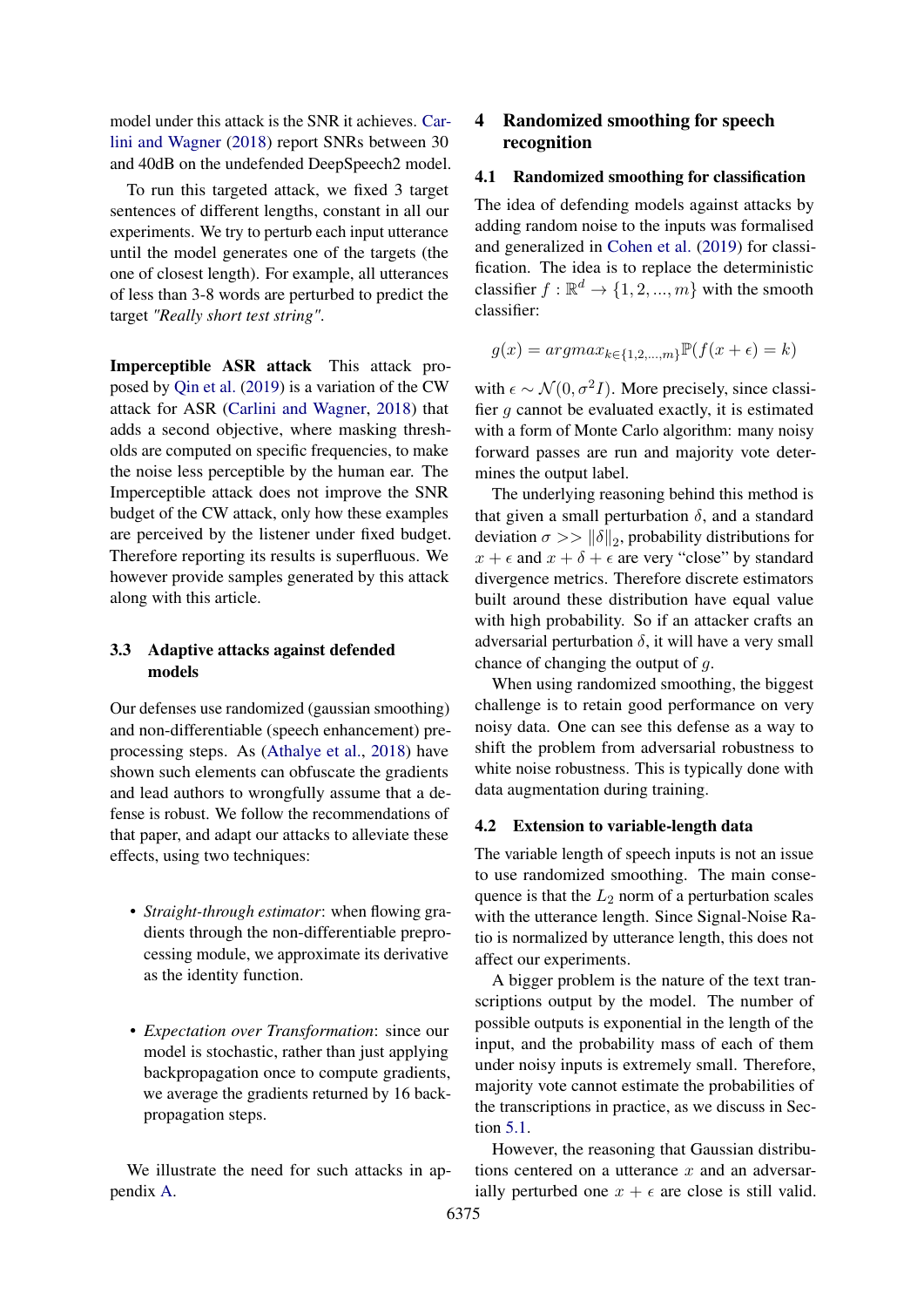This tends to show that the overall noise-additive method still makes natural and adversarial points similar from the model's perspective.

# 4.3 Gaussian noise-robust speech recognition models

As mentioned above, when using randomized smoothing it is critical to retain good performance on gaussian-augmented inputs. With ASR models this is not a trivial objective. We consider the following techniques to achieve this goal.

Augmented Training Rather than training a neural ASR model entirely on gaussian-augmented data, we used a pretrained model on clean data that we fine-tune with gaussian augmentation for one epoch. We find that it helps training converge and leads to similar or better results on noisy data in a much shorter time.

Speech enhancement Speech enhancement algorithms help improve audio quality. After adding gaussian noise, we can use enhancement to restore the original audio quality. We tried multiple standard enhancement methods and found a-priori SNR estimation (ASNR) [\(Scalart and Filho,](#page-10-19) [1996\)](#page-10-19) to be most effective. Neural methods such as SEGAN [\(Pascual et al.,](#page-10-20) [2017\)](#page-10-20) did not reach the same performance (in terms of WER in the end-to-end ASR pipeline), most likely because these models are tailored to real-world-like noise conditions and are not trained on gaussian noise. It is possible, though not certain, that a generative model trained on gaussian noise would improve the enhancement results: [Pascual et al.](#page-10-20) [\(2017\)](#page-10-20) argue that they outperform first-order filters like ASNR specifically for complex noise conditions.

### 5 Voting strategies on text outputs

Even with augmented training and/or enhancement, when feeding noisy inputs to ASR models the output distribution has high variance. Running multiple forward passes and "averaging" the outputs can help reduce that variance and improve accuracy. But this requires a good voting strategy on text outputs.

We first discuss some elementary strategies and their potential drawbacks, then describe the ROVER-based vote that we use. All of these strategies are empirically compared in Section [7.1.](#page-6-0) We denote the sampled transcriptions as  $t_1, ..., t_n$  and  $t$  is our final transcription.

#### <span id="page-4-0"></span>5.1 Baseline strategies

**One-sentence estimation** A solution that has the merit of simplicity is to not vote at all. Using only one input, we can hope that the sentence we get is "close" to the most probable sentence (in terms of Word-Error Rate for instance) and just return it as our output. This is the strategy used by  $\ddot{Z}$ elasko [et al.](#page-11-4) [\(2021\)](#page-11-4).

Majority vote Following the original randomized smoothing defense, we can vote at sentence level:  $t = argmax_{t' \in \{t_1, ..., t_n\}} card(\{i/t_i = t'\})$ 

Designed for classification, majority vote is not adapted to probabilistic text outputs. The set  $T$  of all possible transcriptions is infinite, and even with our most stable models and a relative noise of -15 dB, 100 noise samples typically output 100 different transcriptions. Even without setting up rigorous statistical tests, it is clear that outputing the likeliest transcription, or just a "likelier than average" one, with high probability would require thousands of ASR iterations, which in practice is not feasible. In other words, majority vote is barely better than one-sentence estimation, for a high computation cost.

Statistics in the logits space For a given input utterance length, some ASR architectures, such as CTC-trained models [\(Graves et al.,](#page-9-15) [2006\)](#page-9-15), first generate fixed-length logits sequences  $l_1, ..., l_n$ , then apply a best-path decoder  $d$  to generate transcriptions  $t_i = d(l_i)$ . It is then possible to aggregate these logits over the random inputs, for example by averaging them, then to apply the decoder:  $t = d\left(\frac{1}{n}\right)$  $\frac{1}{n} \sum_i l_i$ .

One potential issue with this strategy as a defense is that it distances itself from the randomized smoothing framework, where the use of *discrete* outputs to vote on is critical. To get a concrete idea of how this could be a problem, one should remember that adversarial examples can be generated with *high confidence* (aka very large logits). Such a phenomenon could disrupt the statistic by over-weighting the fraction of inputs that are most affected by an adversarial perturbation.

#### 5.2 ROVER

The Recognizer Output Voting Error Reduction (ROVER) system was introduced by NIST in 1997, as an ensembling method that mitigates the different errors produced by multiple ASR systems. Contrary to majority vote it works at the word-level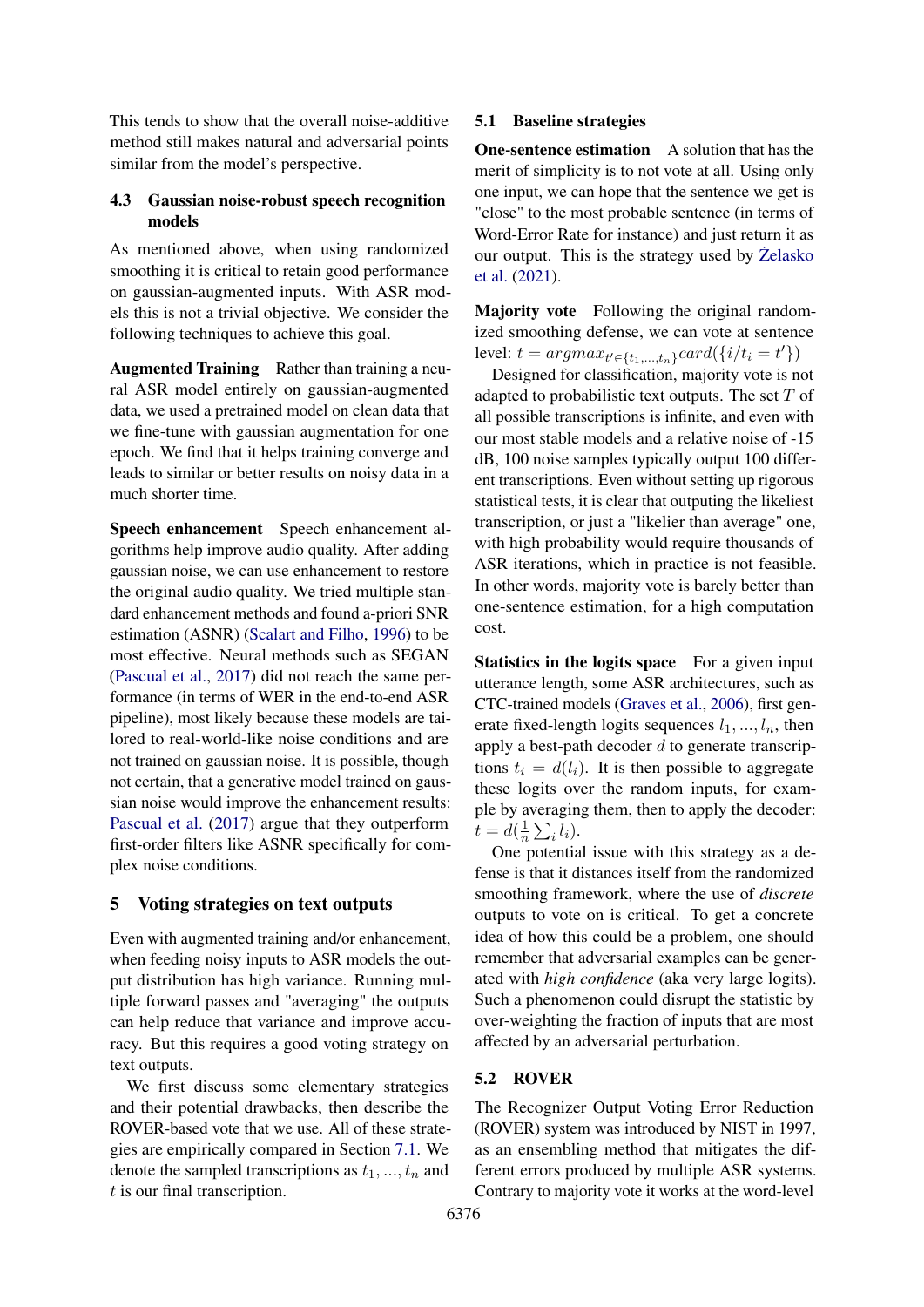<span id="page-5-1"></span>

|                 | Model                                 | $\sigma = 0$ | $\sigma = 0.01$ | $\sigma = 0.02$ |
|-----------------|---------------------------------------|--------------|-----------------|-----------------|
| <b>Baseline</b> | Deepspeech <sub>2</sub>               | 9.7          | 27              | 63              |
|                 | Transformer                           | 5.7          | 12              | 35              |
|                 | Deepspeech $2+\sigma$ -AUG            |              | 11              | 16              |
| Enhancement,    | Deepspeech $2 + ASNR$                 |              | 17              | 33              |
| augmentation    | Deepspeech $2+\sigma$ -AUG + ASNR     |              | 12              | 18              |
|                 | Transformer+ ASNR                     |              | 9.1             | 19              |
|                 | Deepspeech $2+$ Maj-100               |              | 27              | 69              |
|                 | Deepspeech $2 + Avg-100$              |              | 25              | 62              |
| Voting          | Deepspeech $2 + ROVER-8$              |              | 21              | 52              |
|                 | Deepspeech $2 + ROVER-16$             |              | 20              | 50              |
|                 | Deepspeech $2 + \text{ROVER-32}$      |              | 20              | 50              |
| Proposed models | Deepspeech $2 + ASNR + ROVER-16$      |              | 14              | 26              |
|                 | Deepspeech2+ $\sigma$ -AUG + ROVER-16 |              | 9               | 12              |
|                 | $Transformer + ASNR + ROVER-16$       |              | 8.1             | 15              |

Table 1: Word Error Rate (%) for Deepspeech2 on the LibriSpeech clean test set under various defenses on *clean* utterances when adding gaussian noise of deviation  $\sigma$ .  $\sigma$ -AUG stands for gaussian augmentation of deviation  $\sigma$  in training - the same deviation used at inference. ASNR means A priori SNR filtering of inputs. Maj-N,Avg-N,ROVER-N refer to majority vote, logits averaging and ROVER voting strategies, using N forward passes.

rather than the sentence level, by selecting at each position the word present in the most sentences. ROVER should be fed the time duration of each word in the audio space, which we can extract using audio-text alignment information provided by the ASR models (see Section [6.2\)](#page-5-0). We use ROVER as a black-box script and understanding its inner behavior is not absolutely necessary to follow this work, however we provide a high-level explanation of this algorithm in Appendix [B](#page-11-6)

In our work we introduce an alternative use of ROVER, as a voting system on the text outputs of the same probabilistic model rather than for ensembling multiple models. We mostly use it as a black box, by feeding to ROVER multiple output sequences. We also feed

The main drawbacks of this method lie in the time penalty of the voting module when using a large number of inputs. We further discuss that limitation in Section [8.1](#page-8-0)

### 6 Experiments

### 6.1 Dataset

We run all our experiments on the 960 hours LibriSpeech dataset [\(Panayotov et al.,](#page-10-21) [2015\)](#page-10-21), and report our results on its test-clean split. As adversarial attacks can take a considerable amount of time to compute, we evaluate attacks on the first 100 utterances of this test set.

### <span id="page-5-0"></span>6.2 Models

We test our smoothing methods on two model architectures :

- The CTC-based DeepSpeech2 [\(Amodei et al.,](#page-9-16) [2016\)](#page-9-16), a standard when evaluating adversarial attacks on ASR since [Carlini and Wag](#page-9-3)[ner](#page-9-3) [\(2018\)](#page-9-3). We pretrain it on the clean LibriSpeech training set. As discussed above, we fine-tuned it on gaussian-augmented data for one epoch, using always the same deviation used at inference for smoothing. For decoding we use greedy search, as we find that increasing the beam size has very little impact on WER for this model. This is a relatively lightweight model that we use for ablation experiments. The CTC decoder provides frame alignments for each transcription character : we use them to infer word duration (needed for ROVER) with good precision.
- A more recent Transformer architecture. We adapt the Espresso implementation [\(Wang](#page-10-22) [et al.,](#page-10-22) [2019\)](#page-10-22) to our code. Training and hyperparameter search for transformer models can be computationally expensive, and reaching state-of-the-art word-error-rate is unnecessary in this work. For those reasons we keep all the hyperparameters of Espresso's "Librispeech Transformer" architecture, and do not fine-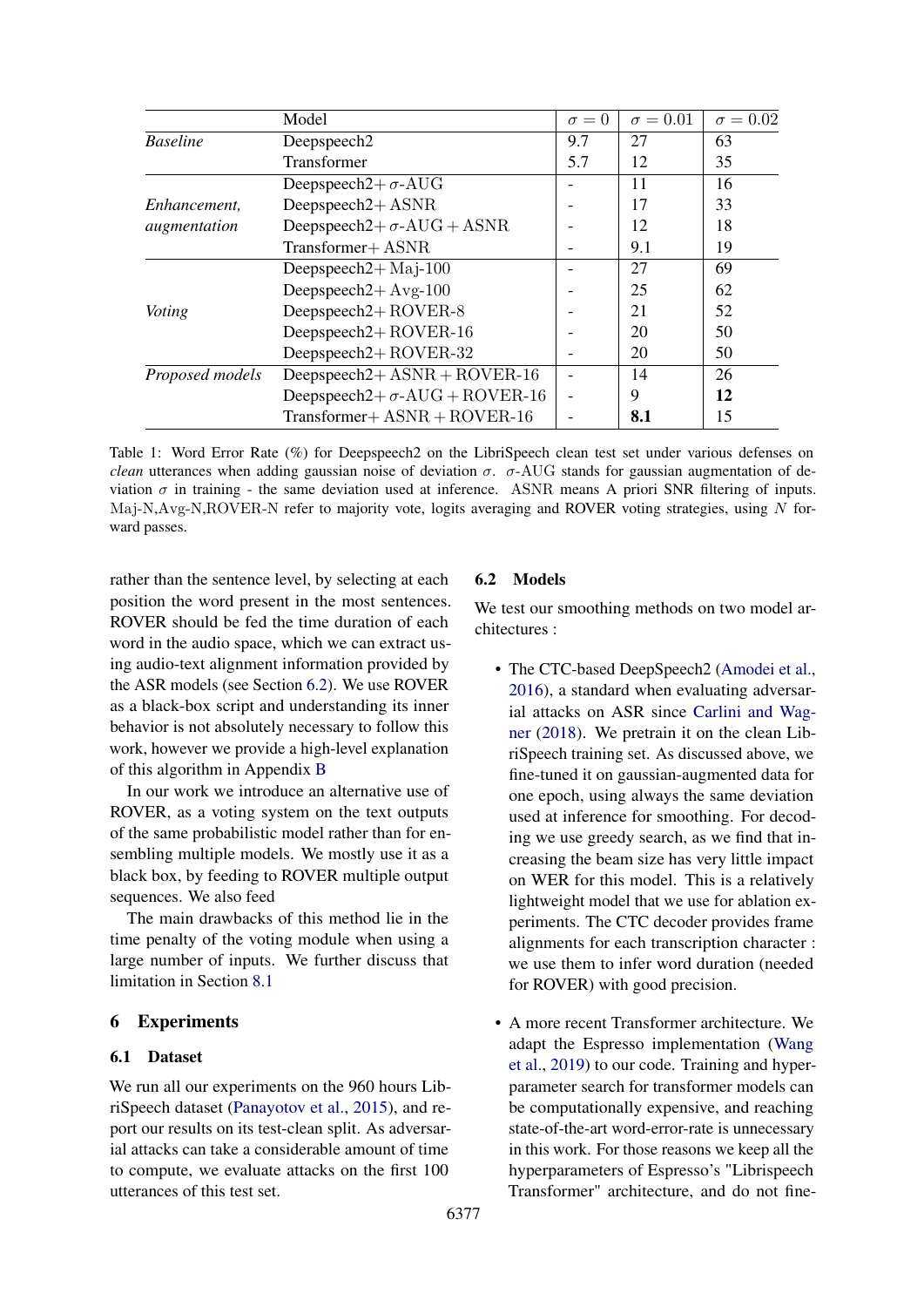tune this model on gaussian noise. We also only run untargeted attacks on the transformer model, as targeted attack algorithms and implementations are usually model specific (and most often proposed against DeepSpeech2). We do not know of any available implementation of a targeted attack on ASR transformer models.

This transformer implementation does not output character alignment. It however provides word-level attention scores with the encoded audio. We can align each word with the highest-scoring audio vector, and obtain a word-level alignment. This method is less precise than with DeepSpeech2 and can likely be improved.

### 6.3 Defenses

Our models are defended with gaussian noise, ASNR enhancement, voting strategies or a combination of all of these. The noise deviation is set to  $\sigma = 0.1$  or  $\sigma = 0.2$  depending on the experiments, which corresponds for the vast majority of utterances to a signal-noise ratio in the 10-14dB and 7-11dB respectively.

Against adversarial examples, we compare our models with each other, as well as with the undefended DeepSpeech2 model and a baseline defense using MP3 Compression [\(Carlini and Wag](#page-9-3)[ner,](#page-9-3) [2018\)](#page-9-3).

#### 6.4 Evaluation metrics

We evaluate our models under untargeted attacks with Word Error Rate (WER) which is the wordlevel edit distance between two transcriptions normalized by the length of the target. In case of large mistakes we upper bound WER values to 100% (while the real value can be greater if the generated sentence is longer than the target). We report this WER on the ground-truth: the lower the WER the better the defense.

With targeted attacks, we also report Word-Error-Rate, both on the ground truth and the attack target. However, since the CW attack is unbounded, if applied with good hyperparameters it always succeeds in forcing our model to deviate from the ground truth (high WER) and predict the attack target (low WER). Therefore these metrics mainly have value as a sanity check to make sure we run the attack correctly. To measure whether a defense is effective against CW, our primary evaluation metric is the Signal-Noise-Ratio (SNR), which quantifies the *amount* of noise the attack generates to achieve its objective. A SNR above  $20 - 25$  would typically be hard to perceive for a human.

<span id="page-6-1"></span>

| Model                             | N <sub>0</sub> |           | CW attack                |            |
|-----------------------------------|----------------|-----------|--------------------------|------------|
|                                   | attack         | <b>GT</b> | <b>TGT</b>               | <b>SNR</b> |
| Vanilla                           | 8              | 100       | 0                        | 27dB       |
| MP3 compression                   | 9              | 100       | 3                        | 16dB       |
| Trained ( $\sigma = 0.01$ )       | 11             | 100       | 8                        | 14dB       |
| Off-the-shelf ( $\sigma = 0.01$ ) | 17             | 100       | $\overline{\mathcal{A}}$ | 10dB       |
| Trained ( $\sigma = 0.02$ )       | 14             | 100       | 6                        | 8dB        |
| Off-the-shelf ( $\sigma = 0.02$ ) | 31             | 100       | 6                        | 5dB        |

Table 2: Word Error Rate (%) for Deepspeech2 on the first 100 utterances of the LibriSpeech clean test set, for clean inputs and under the CW attack for the baselines and the proposed trained and off-the-shelf defenses, with gaussian deviations 0.01 and 0.02. We report both the WER on the ground truth (GT) and the attack target (TGT), and the SNR required to achieve it.

### 7 Results

We first show that our defended models, which add gaussian noise to all inputs, retain low WER on this noisy but non-adversarial data. Then we report their performance against adversarial attacks. We show that they successfully recover all attacks that use near-imperceptible noise.

# <span id="page-6-0"></span>7.1 Performance under gaussian noise

We report the performance of our model on noisy inputs (but no attack) in Table [1.](#page-5-1)

Augmentation and Enhancement We evaluate gaussian augmentation on DeepSpeech2, and ASNR on both our architectures. Both techniques lower the word-error rate significantly under  $\sigma =$ 0.01, 0.02, with an advantage for the former. Interestingly however, combining both techniques at once (on a DeepSpeech2 model trained on noisy *and* enhanced data) does not really improve results compared to using augmentation only. This suggests to use ASNR enhancement as a "fallback option" in situations where retraining a model is not acceptable. This off-the-shelf method nonetheless provides competitive performance when using state-of-the-art architectures like Transformer.

Voting strategies We compare all our proposed voting strategies on DeepSpeech2 outputs. As expected, majority vote brings no significant improvement over one-sentence estimation (i.e. the base-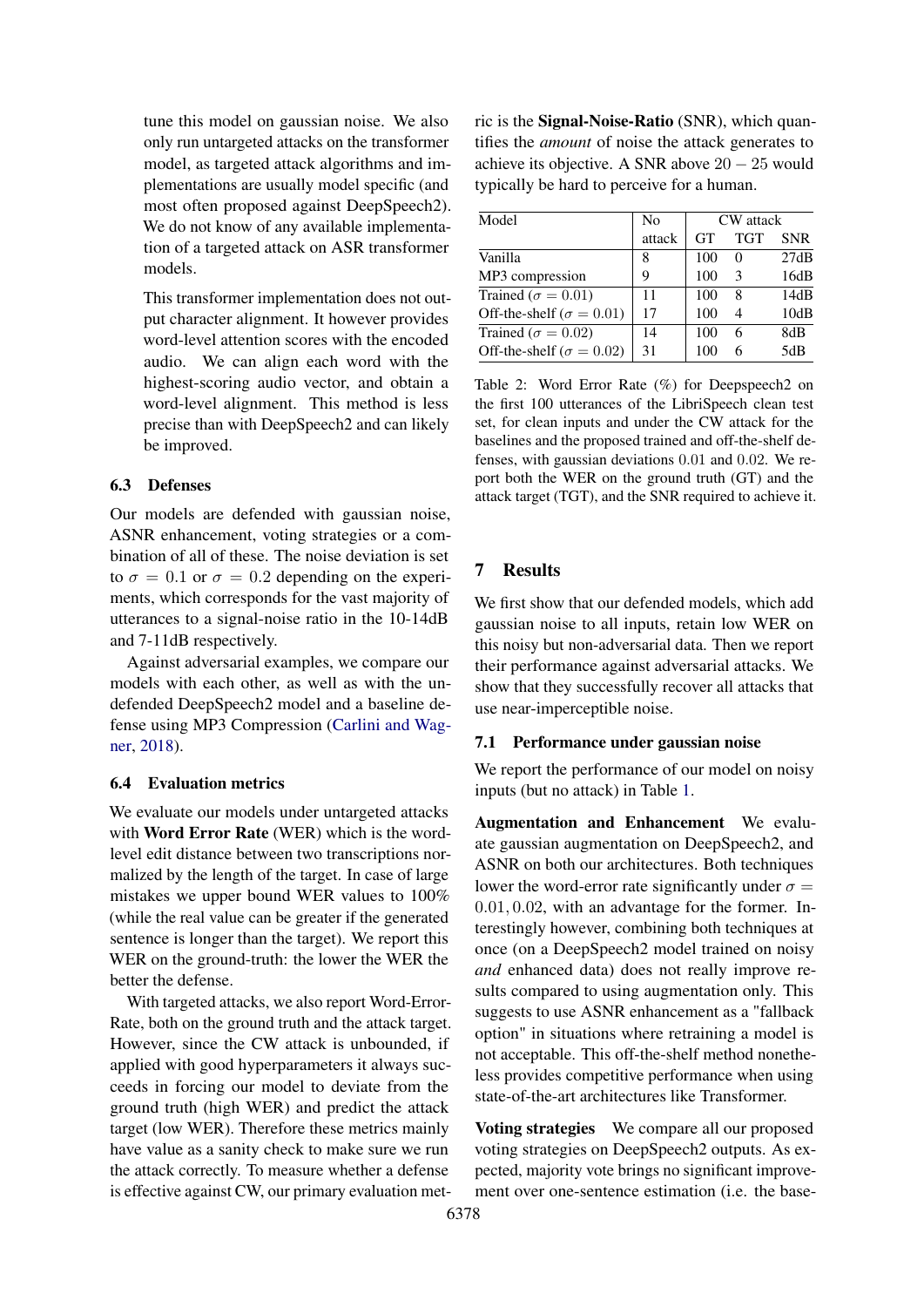<span id="page-7-0"></span>

Figure 1: WER achieved against PGD attacks by the baselines (Vanilla model, MP3 compression) and the proposed trained (DeepSpeech2 with Smoothing, augmented training and ROVER) and off-the-shelf (Deep-Speech2/Transformer with Smoothing, ASNR and ROVER) defenses, with gaussian deviations 0.01 and 0.02. We plot the results when varying the PGD SNR bound : a lower SNR means a larger perturbation.

line). Logits averaging is somewhat effective ; however it does not compare to ROVER, by far the best voting methods even with fewer sentences.

Proposed models As a consequence, we propose two smoothing-based defenses:

- a trained defense using smoothing, augmentation and ROVER. On DeepSpeech2, with  $\sigma = 0.01$  (resp. 0.02) it reaches a WER of 9 (resp. 12)
- an off-the-shelf defense using smoothing, ASNR enhancement and ROVER. Applied to DeepSpeech2 this defense suffers from a higher WER of 14 (resp. 26) but is still relatively effective. With Transformer it performs much better with a WER of 8.1 (resp 15).

### 7.2 Performance under attack

In Figure [1](#page-7-0) we plot the results of our defenses and baselines against the untargeted PGD attack, as a function of the SNR used to bound the attack. They demonstrate the effectiveness of ASR smoothing: compared to the vanilla DeepSpeech2 the Word-Error-Rate improves by 20 to 50 points for all PGD

attacks bounded by  $SNR \geq 20dB$  for our proposed models, with both  $\sigma = 0.01$  and  $\sigma = 0.02$ . When  $SNR = 25dB$  is sufficient to reach total denial-of-service ( $WER = 100$ ) on Deepspeech2, and 20dB for the MP3 compression baseline, the same feat requires SNRs of  $10 - 15dB$  to defeat our defenses.

Table [2](#page-6-1) reports the results of the targeted CW attack. As expected for an unbounded attack, it is partially able to break our defenses (low WER on its target), but at a high cost. The SNR it requires to achieve these results is as low as  $10 - 14$  under  $\sigma = 0.01$  and  $5 - 8$  with  $\sigma = 0.02$ ! This compares to  $27dB$  for the undefended DeepSpeech2 and 16dB for the MP3 baseline. With the higher  $\sigma$  in particular, the adversarial noise becomes very much audible to the human ear, even when refining it with the Imperceptible attack (Section [3.2\)](#page-3-1). The tradeoff in clean (no attack) accuracy is fairly low for the trained defense even with  $\sigma = 0.02$  (+5%) WER). It is higher for the untrained, off-the-shelf defense, with which using a lower deviation may be required for practical applications.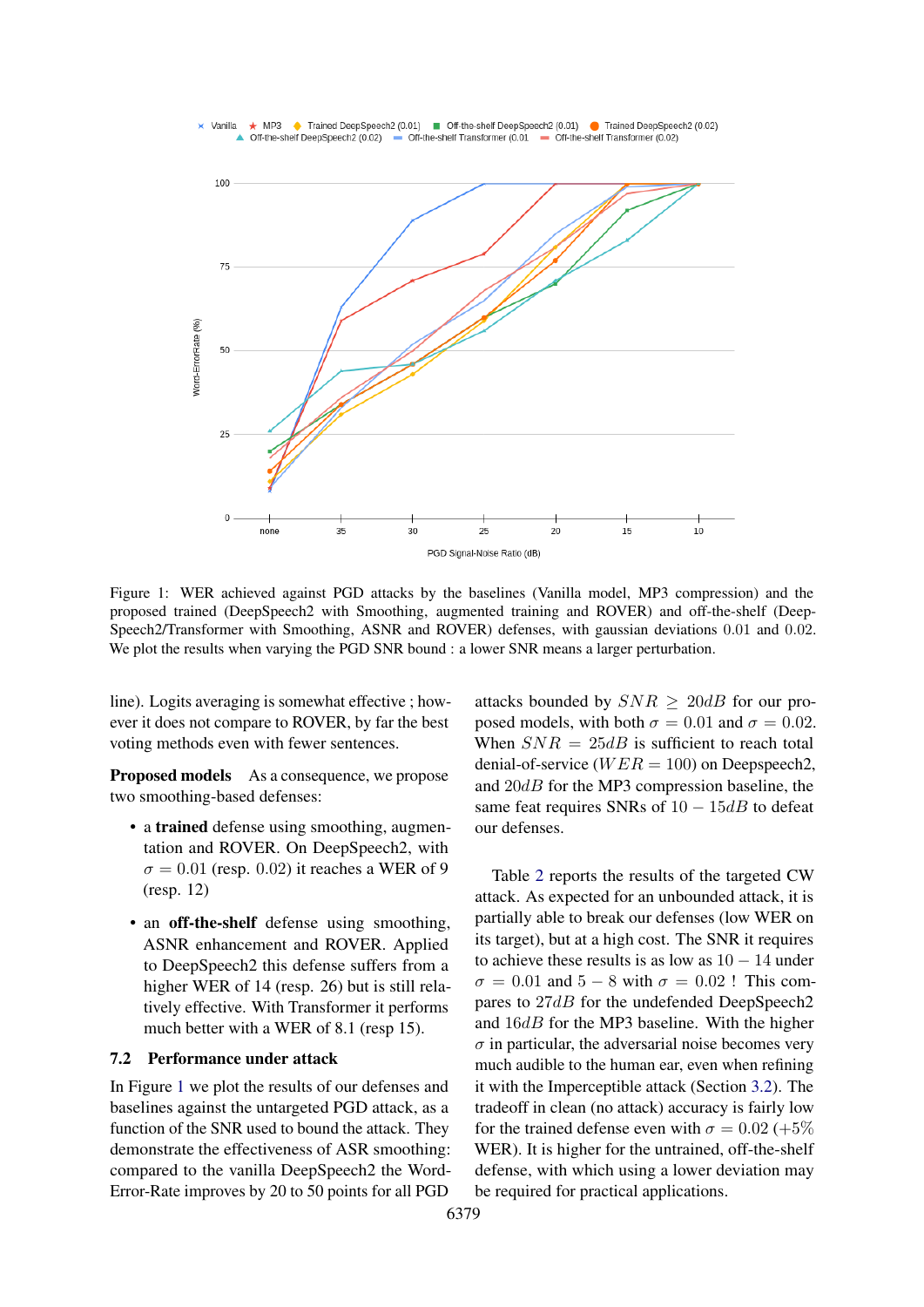#### 8 Discussion

#### <span id="page-8-0"></span>8.1 ROVER accuracy/time tradeoff

<span id="page-8-1"></span>

Figure 2: Average ROVER Word-Error Rate and computation time (DeepSpeech2) for a single utterance when varying N.

One drawback of ROVER voting is its important time consumption when using many inputs. This may be partially due to its third-party, black-box implementation that does not use GPU computation. However, in Figure [2](#page-8-1) we show that ROVER voting time increases superlinearly with the number of samples (where averaging and counting are of course linear): this is most likely an irreducible complexity of the algorithm. Using more than 50 iterations is not practically feasible<sup>[3](#page-8-2)</sup>. This is why we use  $N = 16$  in most of our experiments: even though more iterations may bring marginal WER improvement, this value enables us to improve performance substantially while keeping the voting time negligeable. Besides, 16 inputs can typically be fed to the model in one batch, thus keeping the overall computation time low.

#### 8.2 Certifying randomized smoothing on ASR

While our main focus in this work is to reach strong empirical performance under attack, we also show that adversarial robustness can to some extent be *proven* for Speech Recognition, as is the case with classification [\(Cohen et al.,](#page-9-1) [2019\)](#page-9-1). We show that we can prove the following result:

Proposition 1 *If for a sentence* s *the randomized ASR model* f *verifies*

$$
\mathbb{P}[WER(f(x), s) < k] \ge p > 0.5
$$

*then for any noise*  $\|\delta\|_2 < R$ *:* 

$$
\mathbb{P}[WER(f(x+\delta), s) < k] > 0.5
$$

*where*  $R = \frac{\sigma}{2}$  $\frac{\sigma}{2}(\phi^{-1}(p) - \phi^{-1}(1-p))$  and  $\phi$  is the *standard gaussian CDF.*

This means that if with high probability the gaussian-smoothed model does not deviate "too much" from a sentence  $s$  in terms of WER, then the same remains true when adding a small perturbation  $\delta$ . This proposition can be used to write an algorithm that certifies a transcription. We defer the proof to appendix [C.](#page-12-0)

In practice such guarantees are very hard to compute: these certification algorithms demand thousands of forward passes to give results with any useful confidence margin, which on large ASR models remains an open problem.

### 9 Conclusion

We have proposed a state-of-the-art adversarial defense for ASR models based on randomized smoothing. It is successful against all attacks using inaudible distortion, while retaining a low error rate on natural data. To achieve strong performance under noise, we have leveraged speech enhancement methods and proposed a novel use for ASR output ensembling methods like ROVER. We successfully defend against state-of-the-art adaptive attacks, and analyse the importance and limits of each component of our defense. Finally, we show that Randomized Smoothing on ASR is to some extent a provably robust defense.

This work paves the way for a thorough exploration of smoothing defenses for ASR. Practical certification, extension to other architectures and ensembling with other defenses are some areas of interest. Our approach could also be crossed with [Mendes and Hogan](#page-10-18) [\(2020\)](#page-10-18) to generate noise that defends specifically against psychoacoustic-based attacks [\(Qin et al.,](#page-10-4) [2019\)](#page-10-4).

#### 10 Acknowledgements

This material is based upon work supported by the U.S. Army Research Laboratory and DARPA under contract HR001120C0012. Any opinions, findings and conclusions or recommendations expressed in this material are those of the author(s) and do not necessarily reflect the views of the the U.S. Army Research Laboratory and DARPA.

<span id="page-8-2"></span> $3$ It is, in fact, forbidden by default in the publicly available implementation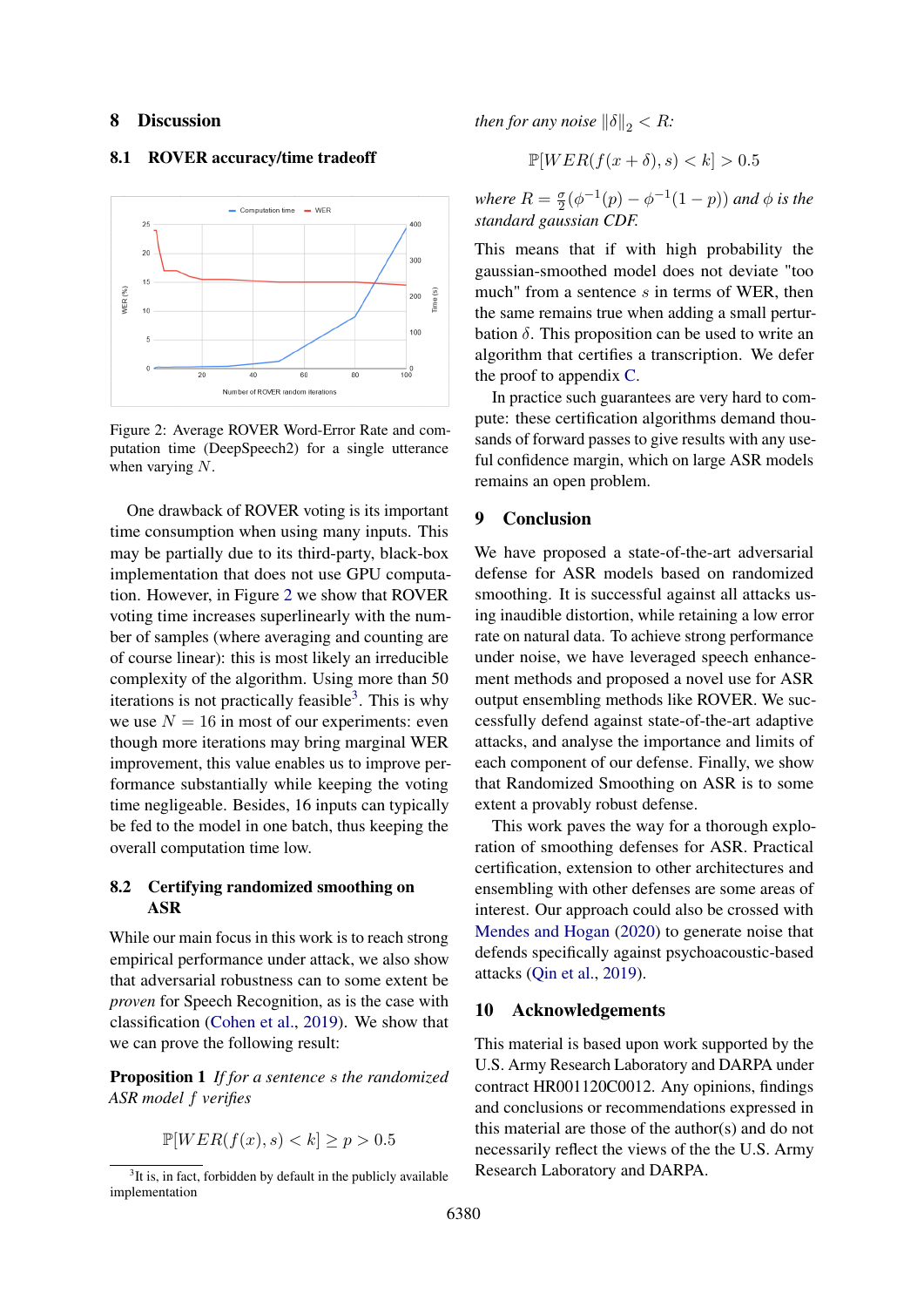### References

- <span id="page-9-7"></span>H. Abdullah, M. Rahman, W. Garcia, K. Warren, A. Swarnim Yadav, T. Shrimpton, and P. Traynor. 2021. [Hear "no evil", see "kenansville"\\*: Effi](https://doi.org/10.1109/SP40001.2021.00009)[cient and transferable black-box attacks on speech](https://doi.org/10.1109/SP40001.2021.00009) [recognition and voice identification systems.](https://doi.org/10.1109/SP40001.2021.00009) In *2021 2021 IEEE Symposium on Security and Privacy (SP)*, pages 142–159, Los Alamitos, CA, USA. IEEE Computer Society.
- <span id="page-9-16"></span>Dario Amodei, Sundaram Ananthanarayanan, Rishita Anubhai, Jingliang Bai, Eric Battenberg, Carl Case, Jared Casper, Bryan Catanzaro, Qiang Cheng, Guoliang Chen, Jie Chen, Jingdong Chen, Zhijie Chen, Mike Chrzanowski, Adam Coates, Greg Diamos, Ke Ding, Niandong Du, Erich Elsen, Jesse Engel, Weiwei Fang, Linxi Fan, Christopher Fougner, Liang Gao, Caixia Gong, Awni Hannun, Tony Han, Lappi Johannes, Bing Jiang, Cai Ju, Billy Jun, Patrick LeGresley, Libby Lin, Junjie Liu, Yang Liu, Weigao Li, Xiangang Li, Dongpeng Ma, Sharan Narang, Andrew Ng, Sherjil Ozair, Yiping Peng, Ryan Prenger, Sheng Qian, Zongfeng Quan, Jonathan Raiman, Vinay Rao, Sanjeev Satheesh, David Seetapun, Shubho Sengupta, Kavya Srinet, Anuroop Sriram, Haiyuan Tang, Liliang Tang, Chong Wang, Jidong Wang, Kaifu Wang, Yi Wang, Zhijian Wang, Zhiqian Wang, Shuang Wu, Likai Wei, Bo Xiao, Wen Xie, Yan Xie, Dani Yogatama, Bin Yuan, Jun Zhan, and Zhenyao Zhu. 2016. [Deep](http://proceedings.mlr.press/v48/amodei16.html) [speech 2 : End-to-end speech recognition in en](http://proceedings.mlr.press/v48/amodei16.html)[glish and mandarin.](http://proceedings.mlr.press/v48/amodei16.html) In *Proceedings of The 33rd International Conference on Machine Learning*, volume 48 of *Proceedings of Machine Learning Research*, pages 173–182, New York, New York, USA. PMLR.
- <span id="page-9-0"></span>Anish Athalye, Nicholas Carlini, and David Wagner. 2018. [Obfuscated gradients give a false sense of se](https://arxiv.org/abs/1802.00420)[curity: Circumventing defenses to adversarial exam](https://arxiv.org/abs/1802.00420)[ples.](https://arxiv.org/abs/1802.00420) In *Proceedings of the 35th International Conference on Machine Learning, ICML 2018*.
- <span id="page-9-8"></span>Jacob Buckman, Aurko Roy, Colin Raffel, and Ian Goodfellow. 2018. [Thermometer encoding: One hot](https://openreview.net/pdf?id=S18Su--CW) [way to resist adversarial examples.](https://openreview.net/pdf?id=S18Su--CW)
- <span id="page-9-13"></span>Rudy Bunel, Ilker Turkaslan, Philip H.S. Torr, Pushmeet Kohli, and M. Pawan Kumar. 2018. A unified view of piecewise linear neural network verification. In *Proceedings of the 32nd International Conference on Neural Information Processing Systems*, NIPS'18, page 4795–4804, Red Hook, NY, USA. Curran Associates Inc.
- <span id="page-9-10"></span>Xiaoyu Cao and Neil Zhenqiang Gong. 2017. [Miti](https://doi.org/10.1145/3134600.3134606)[gating evasion attacks to deep neural networks via](https://doi.org/10.1145/3134600.3134606) [region-based classification.](https://doi.org/10.1145/3134600.3134606) In *Proceedings of the 33rd Annual Computer Security Applications Conference*, ACSAC 2017, page 278–287, New York, NY, USA. Association for Computing Machinery.
- <span id="page-9-5"></span>N. Carlini and D. Wagner. 2017. [Towards evaluating](https://doi.org/10.1109/SP.2017.49) [the robustness of neural networks.](https://doi.org/10.1109/SP.2017.49) In *2017 IEEE*

*Symposium on Security and Privacy (SP)*, pages 39– 57.

- <span id="page-9-3"></span>Nicholas Carlini and D. Wagner. 2018. Audio adversarial examples: Targeted attacks on speech-to-text. *2018 IEEE Security and Privacy Workshops (SPW)*, pages 1–7.
- <span id="page-9-9"></span>Nicholas Carlini and David Wagner. 2017. [Adver](https://doi.org/10.1145/3128572.3140444)[sarial examples are not easily detected: Bypassing](https://doi.org/10.1145/3128572.3140444) [ten detection methods.](https://doi.org/10.1145/3128572.3140444) In *Proceedings of the 10th ACM Workshop on Artificial Intelligence and Security*, AISec '17, page 3–14, New York, NY, USA. Association for Computing Machinery.
- <span id="page-9-6"></span>Moustapha M Cisse, Yossi Adi, Natalia Neverova, and Joseph Keshet. 2017. [Houdini: Fooling deep struc](https://proceedings.neurips.cc/paper/2017/file/d494020ff8ec181ef98ed97ac3f25453-Paper.pdf)[tured visual and speech recognition models with ad](https://proceedings.neurips.cc/paper/2017/file/d494020ff8ec181ef98ed97ac3f25453-Paper.pdf)[versarial examples.](https://proceedings.neurips.cc/paper/2017/file/d494020ff8ec181ef98ed97ac3f25453-Paper.pdf) In *Advances in Neural Information Processing Systems*, volume 30, pages 6977– 6987. Curran Associates, Inc.
- <span id="page-9-1"></span>Jeremy Cohen, Elan Rosenfeld, and Zico Kolter. 2019. [Certified adversarial robustness via random](http://proceedings.mlr.press/v97/cohen19c.html)[ized smoothing.](http://proceedings.mlr.press/v97/cohen19c.html) In *Proceedings of the 36th International Conference on Machine Learning*, volume 97 of *Proceedings of Machine Learning Research*, pages 1310–1320. PMLR.
- <span id="page-9-14"></span>Nilaksh Das, Madhuri Shanbhogue, Shang-Tse Chen, Fred Hohman, Siwei Li, Li Chen, Michael E. Kounavis, and Duen Horng Chau. [Compression](https://par.nsf.gov/biblio/10095923) [to the rescue: Defending from adversarial attacks](https://par.nsf.gov/biblio/10095923) [across modalities.](https://par.nsf.gov/biblio/10095923) *ACM SIGKDD Conference on Knowledge Discovery and Data Mining*.
- <span id="page-9-4"></span>Ian Goodfellow, Jonathon Shlens, and Christian Szegedy. 2015. [Explaining and harnessing adversar](http://arxiv.org/abs/1412.6572)[ial examples.](http://arxiv.org/abs/1412.6572) In *International Conference on Learning Representations*.
- <span id="page-9-11"></span>Sven Gowal, Krishnamurthy Dvijotham, Robert Stanforth, Rudy Bunel, Chongli Qin, Jonathan Uesato, Relja Arandjelovic, Timothy A. Mann, and Pushmeet Kohli. 2018. [On the effectiveness of inter](http://arxiv.org/abs/1810.12715)[val bound propagation for training verifiably robust](http://arxiv.org/abs/1810.12715) [models.](http://arxiv.org/abs/1810.12715) *CoRR*, abs/1810.12715.
- <span id="page-9-15"></span>Alex Graves, Santiago Fernández, Faustino Gomez, and Jürgen Schmidhuber. 2006. [Connectionist](https://doi.org/10.1145/1143844.1143891) [temporal classification: Labelling unsegmented se](https://doi.org/10.1145/1143844.1143891)[quence data with recurrent neural networks.](https://doi.org/10.1145/1143844.1143891) In *Proceedings of the 23rd International Conference on Machine Learning*, ICML '06, page 369–376, New York, NY, USA. Association for Computing Machinery.
- <span id="page-9-2"></span>X. Haihua, Z. Jie, and G. Wu. 2009. [An efficient multi](https://doi.org/10.1109/ICME.2009.5202639)[stage rover method for automatic speech recognition.](https://doi.org/10.1109/ICME.2009.5202639) In *2009 IEEE International Conference on Multimedia and Expo*, pages 894–897.
- <span id="page-9-12"></span>Guy Katz, Clark Barrett, David L. Dill, Kyle Julian, and Mykel J. Kochenderfer. 2017. [Reluplex: An effi](http://www.cs.stanford.edu/~barrett/pubs/KBD+17.pdf)[cient SMT solver for verifying deep neural networks.](http://www.cs.stanford.edu/~barrett/pubs/KBD+17.pdf) In *Proceedings of the* 29<sup>th</sup> *International Conference*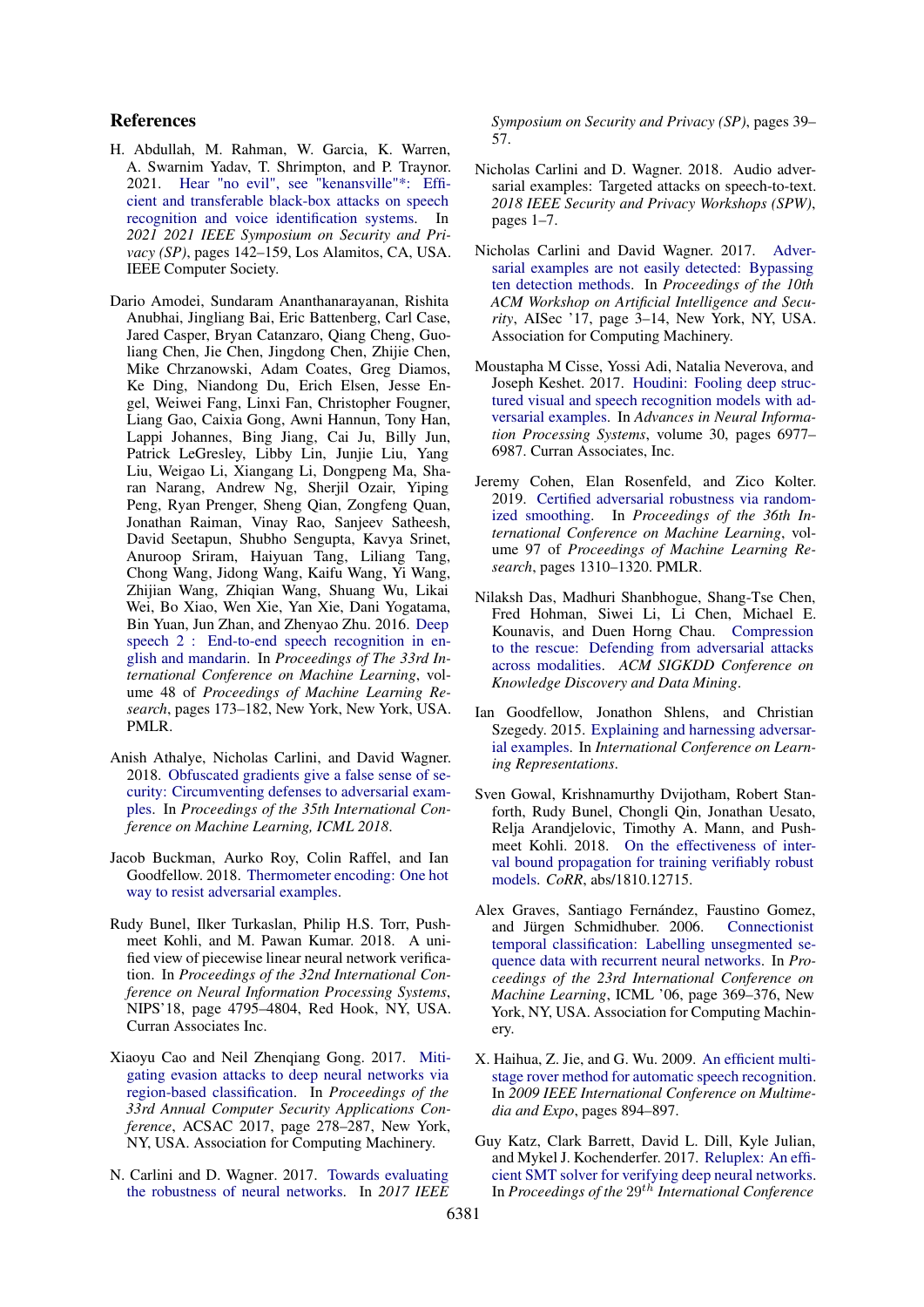*on Computer Aided Verification (CAV '17)*, volume 10426 of *Lecture Notes in Computer Science*, pages 97–117. Springer. Heidelberg, Germany.

- <span id="page-10-14"></span>Mathias Lécuyer, Vaggelis Atlidakis, Roxana Geambasu, D. Hsu, and Suman Jana. 2019. Certified robustness to adversarial examples with differential privacy. *2019 IEEE Symposium on Security and Privacy (SP)*, pages 656–672.
- <span id="page-10-12"></span>Bai Li, C. Chen, Wenlin Wang, and L. Carin. 2018. Second-order adversarial attack and certifiable robustness. *ArXiv*, abs/1809.03113.
- <span id="page-10-6"></span>Juncheng Li, Shuhui Qu, Xinjian Li, Joseph Szurley, J. Zico Kolter, and Florian Metze. 2019. [Adver](https://proceedings.neurips.cc/paper/2019/file/ebbdfea212e3a756a1fded7b35578525-Paper.pdf)[sarial music: Real world audio adversary against](https://proceedings.neurips.cc/paper/2019/file/ebbdfea212e3a756a1fded7b35578525-Paper.pdf) [wake-word detection system.](https://proceedings.neurips.cc/paper/2019/file/ebbdfea212e3a756a1fded7b35578525-Paper.pdf) In *Advances in Neural Information Processing Systems*, volume 32, pages 11931–11941. Curran Associates, Inc.
- <span id="page-10-13"></span>Xuanqing Liu, Minhao Cheng, Huan Zhang, and C. Hsieh. 2018. Towards robust neural networks via random self-ensemble. In *ECCV*.
- <span id="page-10-2"></span>Aleksander Madry, Aleksandar Makelov, Ludwig Schmidt, Dimitris Tsipras, and Adrian Vladu. 2018. [Towards deep learning models resistant to adver](https://openreview.net/forum?id=rJzIBfZAb)[sarial attacks.](https://openreview.net/forum?id=rJzIBfZAb) In *6th International Conference on Learning Representations, ICLR 2018, Vancouver, BC, Canada, April 30 - May 3, 2018, Conference Track Proceedings*. OpenReview.net.
- <span id="page-10-18"></span>Ethan Mendes and Kyle Hogan. 2020. Defending against imperceptible audio adversarial examples using proportional additive gaussian noise.
- <span id="page-10-15"></span>Matthew Mirman, Timon Gehr, and Martin Vechev. 2018. [Differentiable abstract interpretation for prov](https://www.icml.cc/Conferences/2018/Schedule?showEvent=2477)[ably robust neural networks.](https://www.icml.cc/Conferences/2018/Schedule?showEvent=2477) In *International Conference on Machine Learning (ICML)*.
- <span id="page-10-5"></span>Seyed-Mohsen Moosavi-Dezfooli, Alhussein Fawzi, and Pascal Frossard. 2016. [Deepfool: A simple and](https://doi.org/10.1109/CVPR.2016.282) [accurate method to fool deep neural networks.](https://doi.org/10.1109/CVPR.2016.282) pages 2574–2582.
- <span id="page-10-23"></span>J. Neyman and E. S. Pearson. 1933. [On the problem](http://www.jstor.org/stable/91247) [of the most efficient tests of statistical hypotheses.](http://www.jstor.org/stable/91247) *Philosophical Transactions of the Royal Society of London. Series A, Containing Papers of a Mathematical or Physical Character*, 231:289–337.
- <span id="page-10-21"></span>V. Panayotov, G. Chen, D. Povey, and S. Khudanpur. 2015. [Librispeech: An asr corpus based on public](https://doi.org/10.1109/ICASSP.2015.7178964) [domain audio books.](https://doi.org/10.1109/ICASSP.2015.7178964) In *2015 IEEE International Conference on Acoustics, Speech and Signal Processing (ICASSP)*, pages 5206–5210.
- <span id="page-10-9"></span>Nicolas Papernot, Patrick D. McDaniel, Xi Wu, Somesh Jha, and Ananthram Swami. 2015. [Distilla](http://dblp.uni-trier.de/db/journals/corr/corr1511.html#PapernotMWJS15)[tion as a defense to adversarial perturbations against](http://dblp.uni-trier.de/db/journals/corr/corr1511.html#PapernotMWJS15) [deep neural networks.](http://dblp.uni-trier.de/db/journals/corr/corr1511.html#PapernotMWJS15) *CoRR*, abs/1511.04508.
- <span id="page-10-20"></span>Santiago Pascual, Antonio Bonafonte, and Joan Serrà. 2017. [Segan: Speech enhancement generative ad](https://doi.org/10.21437/Interspeech.2017-1428)[versarial network.](https://doi.org/10.21437/Interspeech.2017-1428) pages 3642–3646.
- <span id="page-10-4"></span>Yao Qin, Nicholas Carlini, Garrison Cottrell, Ian Goodfellow, and Colin Raffel. 2019. [Imperceptible, ro](http://proceedings.mlr.press/v97/qin19a.html)[bust, and targeted adversarial examples for auto](http://proceedings.mlr.press/v97/qin19a.html)[matic speech recognition.](http://proceedings.mlr.press/v97/qin19a.html) In *Proceedings of the 36th International Conference on Machine Learning*, volume 97 of *Proceedings of Machine Learning Research*, pages 5231–5240. PMLR.
- <span id="page-10-1"></span>Pouya Samangouei, Maya Kabkab, and Rama Chellappa. 2018. [Defense-GAN: Protecting classifiers](https://openreview.net/forum?id=BkJ3ibb0-) [against adversarial attacks using generative models.](https://openreview.net/forum?id=BkJ3ibb0-) In *International Conference on Learning Representations*.
- <span id="page-10-19"></span>Pascal Scalart and Jozue Filho. 1996. [Speech enhance](https://doi.org/10.1109/ICASSP.1996.543199)[ment based on a priori signal to noise estimation.](https://doi.org/10.1109/ICASSP.1996.543199) volume 2, pages 629 – 632 vol. 2.
- <span id="page-10-8"></span>Lea Schönherr, Katharina Kohls, Steffen Zeiler, Thorsten Holz, and Dorothea Kolossa. 2019. Adversarial attacks against automatic speech recognition systems via psychoacoustic hiding. In *Network and Distributed System Security Symposium (NDSS)*.
- <span id="page-10-17"></span>Vinod Subramanian, Emmanouil Benetos, and Mark Sandler. 2019. [Robustness of adversarial attacks in](https://doi.org/10.33682/sp9n-qk06) [sound event classification.](https://doi.org/10.33682/sp9n-qk06) pages 239–243.
- <span id="page-10-16"></span>Sining Sun, Ching-Feng Yeh, Mari Ostendorf, Mei-Yuh Hwang, and Lei Xie. 2018. [Training](http://arxiv.org/abs/1806.02782) [Augmentation with Adversarial Examples for Ro](http://arxiv.org/abs/1806.02782)[bust Speech Recognition.](http://arxiv.org/abs/1806.02782) *arXiv e-prints*, page arXiv:1806.02782.
- <span id="page-10-0"></span>Christian Szegedy, Wojciech Zaremba, Ilya Sutskever, Joan Bruna, Dumitru Erhan, Ian Goodfellow, and Rob Fergus. 2014. [Intriguing properties of neural](http://arxiv.org/abs/1312.6199) [networks.](http://arxiv.org/abs/1312.6199) In *International Conference on Learning Representations*.
- <span id="page-10-7"></span>Joseph Szurley and J. Z. Kolter. 2019. Perceptual based adversarial audio attacks. *ArXiv*, abs/1906.06355.
- <span id="page-10-11"></span>Florian Tramer and Dan Boneh. 2019. [Adversarial](https://proceedings.neurips.cc/paper/2019/file/5d4ae76f053f8f2516ad12961ef7fe97-Paper.pdf) [training and robustness for multiple perturbations.](https://proceedings.neurips.cc/paper/2019/file/5d4ae76f053f8f2516ad12961ef7fe97-Paper.pdf) In *Advances in Neural Information Processing Systems*, volume 32, pages 5866–5876. Curran Associates, Inc.
- <span id="page-10-22"></span>Yiming Wang, Tongfei Chen, Hainan Xu, Shuoyang Ding, Hang Lv, Yiwen Shao, Nanyun Peng, Lei Xie, Shinji Watanabe, and Sanjeev Khudanpur. 2019. Espresso: A fast end-to-end neural speech recognition toolkit. In *2019 IEEE Automatic Speech Recognition and Understanding Workshop (ASRU)*.
- <span id="page-10-10"></span>E. Wong, Leslie Rice, and J. Z. Kolter. 2020. Fast is better than free: Revisiting adversarial training. *ArXiv*, abs/2001.03994.
- <span id="page-10-3"></span>Eric Wong and Zico J. Kolter. 2018. Provable defenses against adversarial examples via the convex outer adversarial polytope. *ICML*, pages 5283–5292.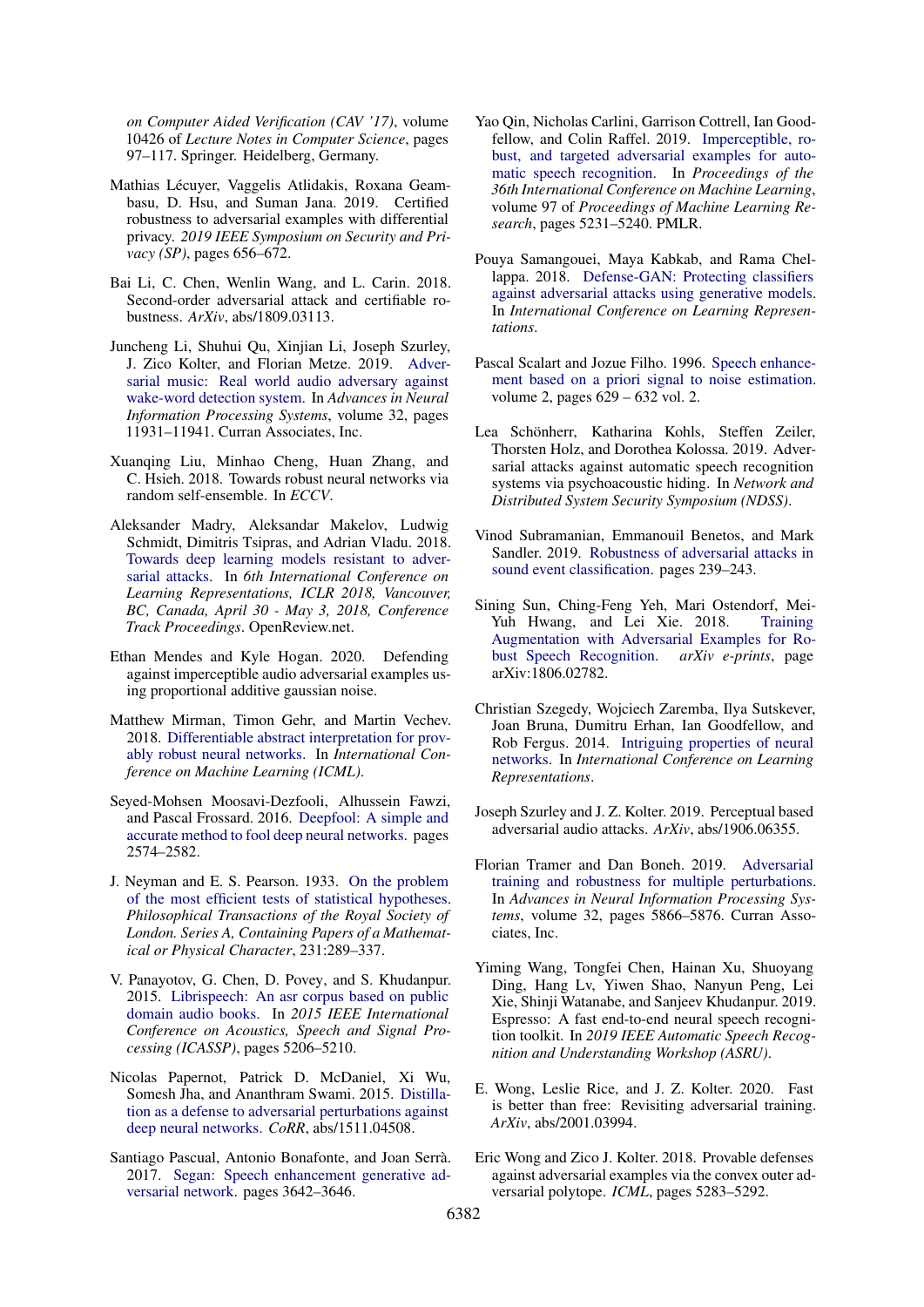- <span id="page-11-2"></span>Hiromu Yakura and Jun Sakuma. 2019. [Robust](https://doi.org/10.24963/ijcai.2019/741) [audio adversarial example for a physical attack.](https://doi.org/10.24963/ijcai.2019/741) In *Proceedings of the Twenty-Eighth International Joint Conference on Artificial Intelligence, IJCAI-19*, pages 5334–5341. International Joint Conferences on Artificial Intelligence Organization.
- <span id="page-11-3"></span>Zhuolin Yang, Pin Yu Chen, Bo Li, and Dawn Song. 2019. Characterizing audio adversarial examples using temporal dependency. 7th International Conference on Learning Representations, ICLR 2019 ; Conference date: 06-05-2019 Through 09-05-2019.
- <span id="page-11-1"></span>Xuejing Yuan, Yuxuan Chen, Yue Zhao, Yunhui Long, Xiaokang Liu, Kai Chen, Shengzhi Zhang, Heqing Huang, XiaoFeng Wang, and Carl A. Gunter. 2018. [Commandersong: A systematic approach for practi](https://www.usenix.org/conference/usenixsecurity18/presentation/yuan-xuejing)[cal adversarial voice recognition.](https://www.usenix.org/conference/usenixsecurity18/presentation/yuan-xuejing) In *27th USENIX Security Symposium (USENIX Security 18)*, pages 49–64, Baltimore, MD. USENIX Association.
- <span id="page-11-0"></span>Guoming Zhang, Chen Yan, Xiaoyu Ji, Tianchen Zhang, Taimin Zhang, and Wenyuan Xu. 2017. [Dol](https://doi.org/10.1145/3133956.3134052)[phinattack: Inaudible voice commands.](https://doi.org/10.1145/3133956.3134052) In *Proceedings of the 2017 ACM SIGSAC Conference on Computer and Communications Security*, CCS '17, page 103–117, New York, NY, USA. Association for Computing Machinery.
- <span id="page-11-4"></span>Piotr Żelasko, Sonal Joshi, Yiwen Shao, Jesus Villalba, Jan Trmal, Najim Dehak, and Sanjeev Khudanpur. 2021. [Adversarial attacks and defenses for speech](http://arxiv.org/abs/2103.17122) [recognition systems.](http://arxiv.org/abs/2103.17122)

### <span id="page-11-5"></span>A The need for adaptive attacks

#### A.1 Background

In some previous works, the authors apply attacks to their proposed defense without any modification. This amounts to assuming that the attacker *ignores* the existence of the defense, and tends to lead to inflated accuracy for the defender.

In the particular case of stochastic defenses, such as ours, it is a well-known fact that the gradients the attacker uses are noisy and less informative than those of undefended models, thus making gradientbased attacks less effective [\(Athalye et al.,](#page-9-0) [2018\)](#page-9-0). This phenomenon should not be seen as a desirable feature : rather than making adversarial examples fail to break the defense, the defense *obfuscates* them but is still vulnerable to a cautious attacker, who uses an *adaptive* attack rather than the vanilla attack.

One simple fix to the noisy gradient phenomenon is *Expectation over Transformation* (EoT). The attacker, which has only access to the stochastic model  $f(x + \epsilon)$  cannot access the gradients of the deterministic model

$$
\nabla_x f(x) = \nabla_x \mathbb{E}[f(x+\epsilon)]
$$

They estimate them by applying the expectation to the gradients of the stochastic function :

$$
\nabla_x f(x) \approx \mathbb{E}[\nabla_x f(x+\epsilon)]
$$

This latter quantity can be estimated with sample mean, i.e. by averaging gradients over a batch.

#### A.2 Results

.

All the results we report in the main paper are computed against the above adaptive attack, using gradient batches of size 16. In Table [3](#page-12-1) we report results obtain by the PGD attack on our trained defense, with  $\sigma = 0.01$ , with and without EoT. The WER is significantly lower using vanilla attacks, demonstrating why using adaptive attacks is necessary to correctly evaluate a defense. This also illustrates that our claims in the paper do not reflect obfuscation phenomena, but rather actual adversarial robustness.

#### <span id="page-11-6"></span>B The ROVER voting algorithm

ROVER [\(Haihua et al.,](#page-9-2) [2009\)](#page-9-2) works in two steps. First, it aligns all  $k$  sentences word-by-word and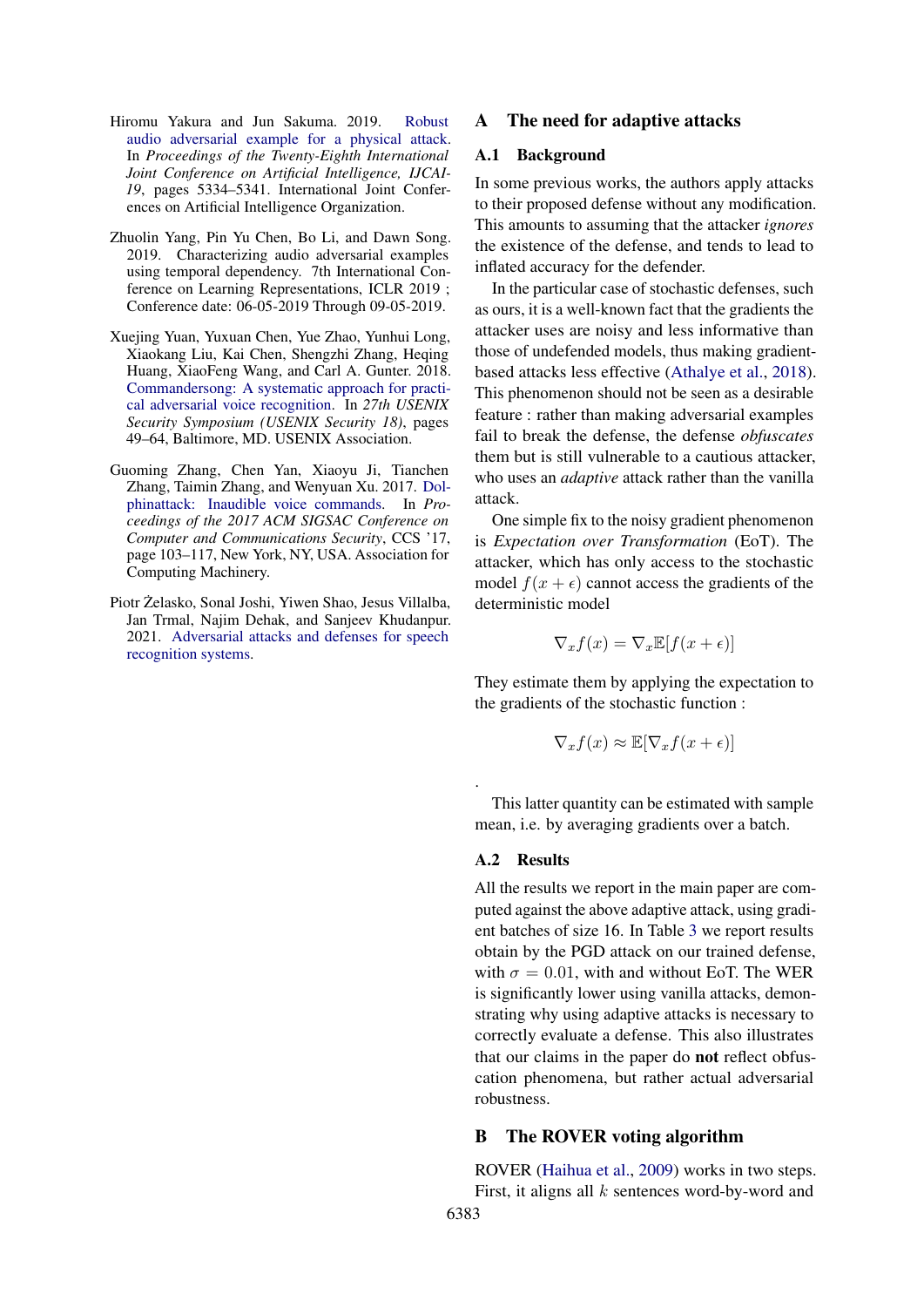<span id="page-12-1"></span>

| Model, Smoothing                     | Adaptive | SNR-PGD |      |             |          |     |      |
|--------------------------------------|----------|---------|------|-------------|----------|-----|------|
|                                      |          |         |      | 30 25 20 15 |          |     |      |
| Trained defense, $\sigma = 0.02$ No  |          | 29      | 39 · |             | 54 66 90 |     | -100 |
| Trained defense, $\sigma = 0.02$ Yes |          | 34      | 46.  | 60.         | - 70     | 92. | 100  |

Table 3: Word Error Rate (%) for Our defense on the first 100 utterances of the LibriSpeech clean test set under untargeted PGD attacks using various SNR. The first line corresponds to the vanilla attack, the second uses an adaptive attack that averages gradients on 16 forward+backward passes.

aggregates them into one Word Transition Network (WTN), i.e. a graph where nodes represent timesteps, and edges between two timesteps are word (or silent) candidates. Alignment is done iteratively : the first sentence serves as a base WTN, then for  $i = 2, ..., k$  ROVER merges sentence i with the base WTN using Dynamic Programming tool SCLITE, using a process close to Levenstein distance : it finds the minimal cost alignment using operations of substitution, insertion and deletion. These alignment steps make use of audio alignment information as well as word and sentence scores, to output a final WTN.

At this step, ROVER votes on the aligned words using (in our version) the frequency of each word. It also accepts metrics based on word confidence, which we evaluated (using DeepSpeech2's softmax outputs as confidence scores) and found not to bring any improvement in our use case.

### <span id="page-12-0"></span>C Certifying ASR smoothing

#### C.1 Robustness properties for classification

For multiclass classification, [Cohen et al.](#page-9-1) [\(2019\)](#page-9-1) are able to provide a robustness certificate based on the probability of the most probable class A : if

$$
p_A = \mathbf{P}(f(x + \epsilon) = A)
$$

and

.

$$
p_B = \max_{B \neq A} \mathbf{P}(f(x + \epsilon) = B)
$$

then  $g(x + \delta) = A$  for all  $\|\delta\|_2 < R$  with

$$
R = \frac{\sigma}{2}(\phi^{-1}(p_A) - \phi^{-1}(p_B))
$$

where  $q$  is the smoothed classifier :

$$
g(x) = argmax_{k \in \{1, 2, \dots, m\}} \mathbf{P}(f(x + \epsilon) = k)
$$

 $\epsilon \sim \mathcal{N}(0, \sigma^2 I)$  and  $\phi$  the standard gaussian CDF.

This result extends naturally from the binary classification case, which itself is a consequence of the Neyman-Pearson lemma [\(Neyman and Pearson,](#page-10-23) [1933\)](#page-10-23). In the case of ASR, reducing the problem to binary classification is not as trivial. We propose such a reduction by using thresholds on the evaluation metric d (typically the WER).

#### C.2 Robustness properties for ASR

Name f an ASR model. We assume given an *empirical target* sentence  $\tilde{y}$  (different from the golden transcription y) and a threshold  $k \in ]0,1[$ . We define the binary classifier  $f$  as :

$$
\tilde{f}(x) = \begin{cases} 1 & \text{if } d(f(x), \tilde{y}) < k \\ 0 & \text{otherwise} \end{cases}
$$

And  $\tilde{g}(x) = argmax_{c \in \{0,1\}} \mathbf{P}(\tilde{f}(x+\epsilon) = c)$ .  $\tilde{g}$  is informative only if  $\tilde{g}(x) = 1$ .

By immediate application of [Cohen et al.](#page-9-1) [\(2019\)](#page-9-1)'s result to  $\tilde{f}$  we obtain the following guarantee :

**Proposition 2**  $\tilde{g}(x+\delta) = 1$  *for all*  $\|\delta\|_2 < R$  *with* 

$$
R = \frac{\sigma}{2}(\phi^{-1}(p) - \phi^{-1}(1-p)), \ p = \mathbf{P}(\tilde{f}(x) = 1)
$$

#### C.2.1 Certification algorithm

This result allows us to use on  $f$  the CERTIFY algorithm from [Cohen et al.](#page-9-1) [\(2019\)](#page-9-1) (Section 3.2.2). We do not reproduce it here; the only change to our use case is that rather than generating a "top class"  $c_A$  based on counts, we use our ROVER prediction strategy to generate the "top transcription"  $t_A$ . A policy to estimate the bound  $k$  could perhaps be designed, or  $k$  can simply be fixed to a value that seems reasonable with respect to applications.

**Proposition 3** *With probability at least*  $1 - \alpha$  *over the randomness in CERTIFY, if CERTIFY returns a transcription*  $t_A$  *and a radius* R *(i.e. does not abstain), then the model predicts*  $t_A$  *at*  $WER \leq k$ *within radius* R *around* x*.*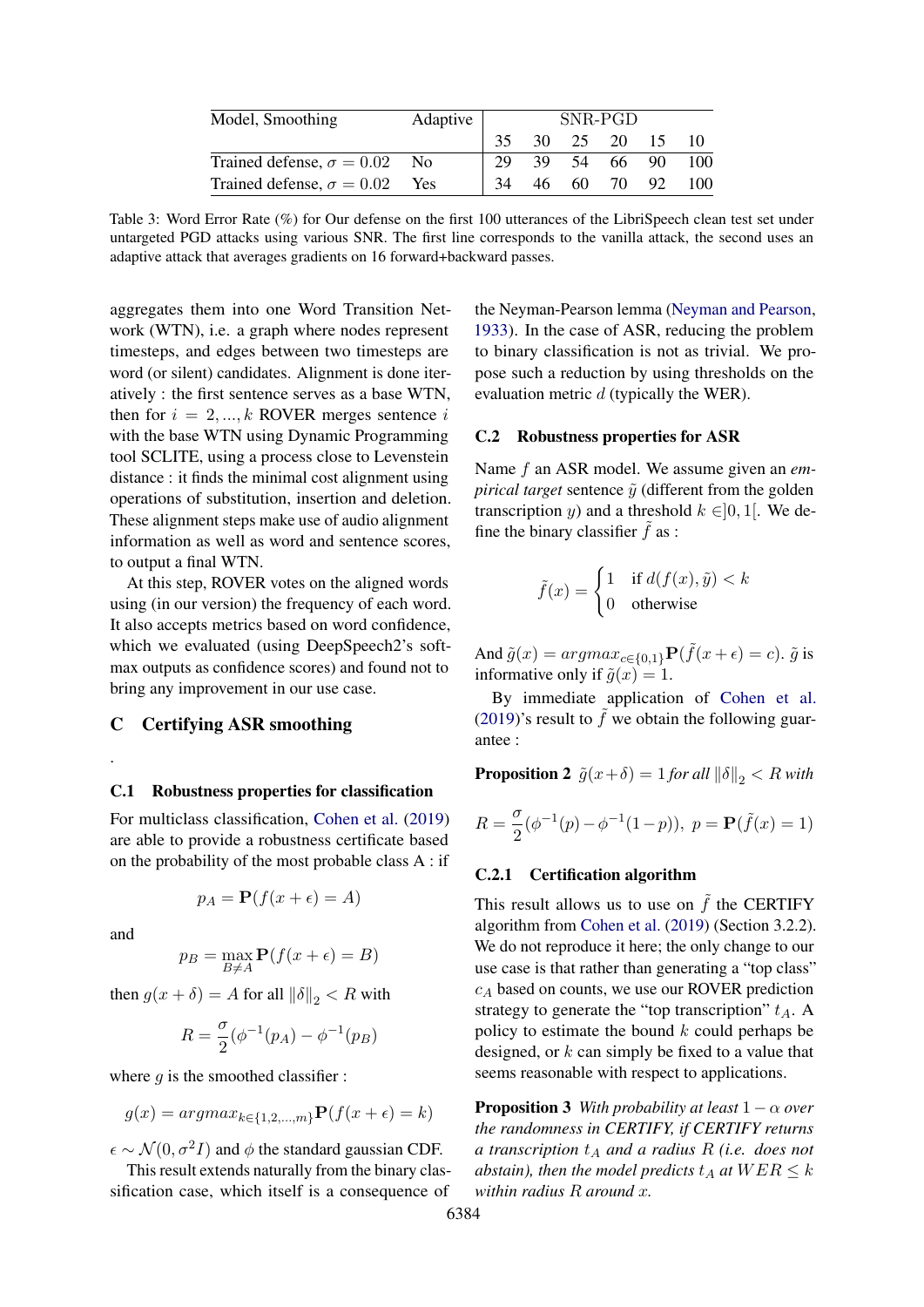# C.2.2 Feasability

Despite our good experimental results, and while we showed in this section that robustness certification is *possible*, this algorithm requires estimating probabilities which is computationally infeasible using a large ASR model. As [Cohen et al.](#page-9-1) [\(2019\)](#page-9-1) note, certification with informative bounds and confidence requires many samples (in the tens of thousands). We are unable to run this many forward loops per sentence<sup>[4](#page-13-0)</sup> under reasonable time constraints. Nonetheless, these results show a possible way to reduce ASR to finite-class classification for certification purposes, and open a path towards guaranteeing the robustness of ASR models using faster architectures.

# D Additional experiments

In Table [4](#page-14-0) we report the results of both the PGD and CW attacks on our baselines and proposed models. We include models that are partially defended (without voting/augmented training/etc) to serve as an ablation study.

<span id="page-13-0"></span><sup>4</sup>Using one NVIDIA GTX 2080Ti